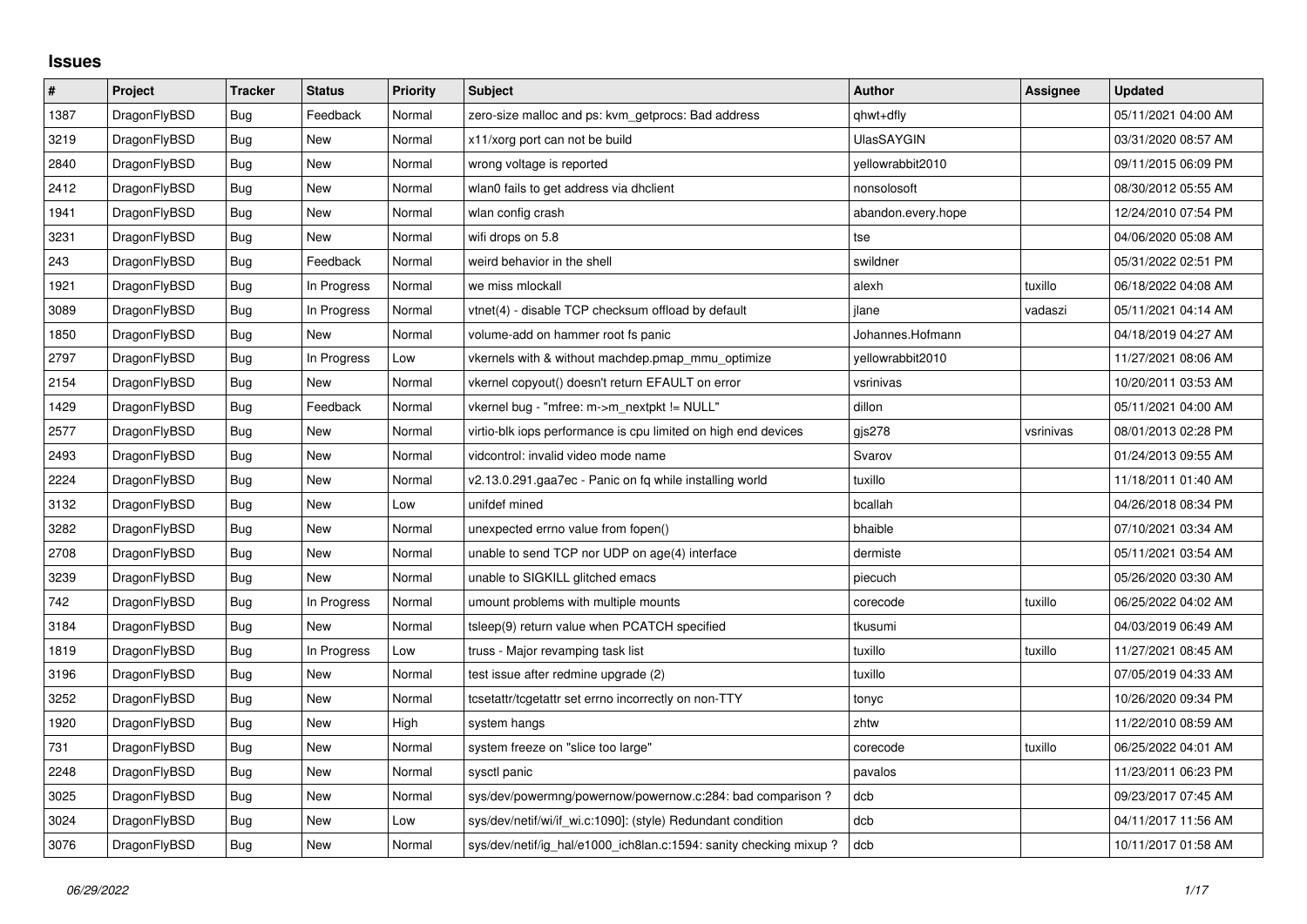| $\sharp$ | Project      | <b>Tracker</b> | <b>Status</b> | <b>Priority</b> | Subject                                                                                                        | <b>Author</b>   | Assignee | <b>Updated</b>      |
|----------|--------------|----------------|---------------|-----------------|----------------------------------------------------------------------------------------------------------------|-----------------|----------|---------------------|
| 3022     | DragonFlyBSD | <b>Bug</b>     | New           | Normal          | sys/dev/netif/ath/ath/if ath.c:2142: strange bitmask?                                                          | dcb             |          | 04/11/2017 11:49 AM |
| 3021     | DragonFlyBSD | Bug            | In Progress   | Normal          | sys/dev/drm/i915/i915_gem_stolen.c:115]: (error) Signed integer<br>overflow for expression '65535<<20'         | dcb             |          | 04/11/2017 12:46 PM |
| 3018     | DragonFlyBSD | Bug            | <b>New</b>    | Normal          | sys/bus/u4b/wlan/if_run.c:5464]: (style) Redundant condition                                                   | dcb             |          | 04/11/2017 11:26 AM |
| 2957     | DragonFlyBSD | Bug            | Feedback      | Normal          | swapoff -a followed by swapon -a doesn't give your swap back                                                   | neilb           |          | 10/09/2016 04:17 AM |
| 2892     | DragonFlyBSD | <b>Bug</b>     | New           | Normal          | swap pager:indefinite wait bufferf error                                                                       | <b>Ihmwzy</b>   |          | 02/21/2016 10:32 PM |
| 3209     | DragonFlyBSD | Bug            | New           | Normal          | svc has some minor bugs                                                                                        | arcade@b1t.name |          | 10/24/2019 09:08 AM |
| 1368     | DragonFlyBSD | <b>Bug</b>     | In Progress   | Normal          | suspend signal race?                                                                                           | qhwt+dfly       |          | 05/11/2021 03:51 AM |
| 2297     | DragonFlyBSD | <b>Bug</b>     | New           | Normal          | strange NFS (client) error messages / problems                                                                 | Anonymous       |          | 02/19/2012 02:59 PM |
| 2557     | DragonFlyBSD | Bug            | New           | Normal          | stock 3.4.1 kernel halts during booting if dm and dm_target_crypt<br>are loaded and RAID controller is present | phma            |          | 05/12/2013 10:38 PM |
| 2055     | DragonFlyBSD | Bug            | <b>New</b>    | Normal          | $ssh + IPV6 + bridge \Rightarrow connection freezes$                                                           | steve           |          | 04/24/2011 07:13 PM |
| 2067     | DragonFlyBSD | <b>Bug</b>     | New           | Normal          | sound/pcm: "play interrupt timeout, channel dead"                                                              | matthiasr       |          | 05/11/2021 03:55 AM |
| 2746     | DragonFlyBSD | <b>Bug</b>     | New           | Normal          | some fraction of xterms started from the xmonad window manager<br>get killed with SIGALRM                      | isenmann        | profmakx | 12/28/2014 02:51 AM |
| 2136     | DragonFlyBSD | Bug            | New           | Normal          | socketpair() doesn't free file descriptors on copyout failure                                                  | vsrinivas       |          | 04/05/2013 09:13 AM |
| 2252     | DragonFlyBSD | <b>Bug</b>     | New           | Low             | snd_hda not useable if loaded via /boot/loader.conf                                                            | xbit            | swildner | 12/14/2011 12:23 AM |
| 2090     | DragonFlyBSD | Bug            | Feedback      | Normal          | snd_hda does not support headphone automute                                                                    | justin          |          | 03/29/2012 08:03 PM |
| 2167     | DragonFlyBSD | <b>Bug</b>     | New           | Normal          | shutdown/reboot fails after uptime msg                                                                         | marino          |          | 11/28/2011 03:01 AM |
| 3319     | DragonFlyBSD | <b>Bug</b>     | New           | Normal          | setproctitle() calls can change effect of later setproctitle() calls                                           | tonyc           |          | 06/29/2022 06:10 PM |
| 2877     | DragonFlyBSD | <b>Bug</b>     | New           | Low             | sed fails when working with UTF-8 locale and non-UTF symbols                                                   | arcade@b1t.name |          | 12/30/2015 11:20 AM |
| 2199     | DragonFlyBSD | <b>Bug</b>     | New           | Normal          | screen segfaults if utmpx isn't present                                                                        | pavalos         |          | 11/15/2011 10:52 PM |
| 901      | DragonFlyBSD | Bug            | Feedback      | Normal          | route show needs to get data from all cpus                                                                     | corecode        | tuxillo  | 05/11/2021 03:50 AM |
| 1563     | DragonFlyBSD | <b>Bug</b>     | Feedback      | Normal          | reset(1) doesn't reset terminal to the defaults                                                                | hasso           |          | 03/10/2013 04:17 AM |
| 3217     | DragonFlyBSD | <b>Bug</b>     | New           | Normal          | rescue tools: make install fails if rescue folder doesn't exist                                                | t dfbsd         |          | 11/27/2019 08:16 PM |
| 3170     | DragonFlyBSD | Bug            | New           | Normal          | repeatable nfsd crash                                                                                          | tse             |          | 06/11/2020 05:52 AM |
| 2331     | DragonFlyBSD | Bug            | New           | Normal          | reading mouse mode from unopen file descriptor hangs mouse<br>driver                                           | phma            |          | 03/14/2012 09:43 AM |
| 2292     | DragonFlyBSD | Bug            | New           | Normal          | re interface with jumbo frames (mtu larger than 1500) hangs after<br>some traffic                              | Anonymous       |          | 01/31/2012 12:11 AM |
| 2045     | DragonFlyBSD | <b>Bug</b>     | <b>New</b>    | Normal          | ral(4): Fatal trap 12: page fault while in kernel mode (two panics)                                            | herrgard        |          | 11/03/2011 05:34 PM |
| 3238     | DragonFlyBSD | <b>Bug</b>     | New           | Normal          | race conditions when printing from vkernel console                                                             | piecuch         |          | 05/19/2020 02:50 PM |
| 1440     | DragonFlyBSD | <b>Bug</b>     | New           | Normal          | ptrace/gdb doesn't work after process blocks SIGTRAP                                                           | corecode        | tuxillo  | 05/11/2021 03:52 AM |
| 847      | DragonFlyBSD | <b>Bug</b>     | Feedback      | Normal          | processes getting stuck on mount point                                                                         | corecode        | tuxillo  | 05/11/2021 03:50 AM |
| 2075     | DragonFlyBSD | Bug            | New           | Normal          | pflogd on x86_64                                                                                               | fanch           |          | 05/16/2011 04:04 PM |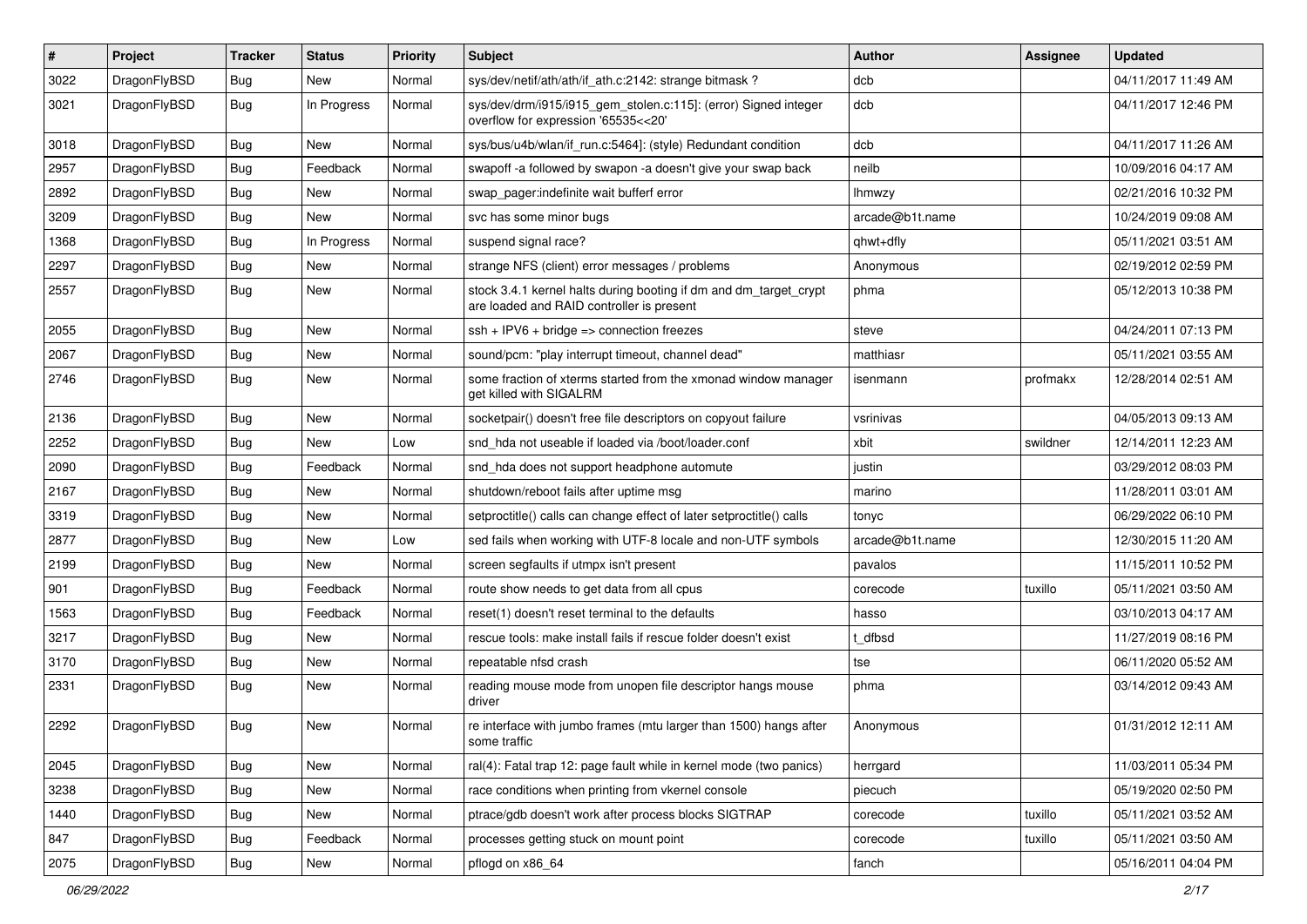| $\vert$ # | Project      | <b>Tracker</b> | <b>Status</b> | <b>Priority</b> | Subject                                                                                                                                                                                           | <b>Author</b> | Assignee  | <b>Updated</b>      |
|-----------|--------------|----------------|---------------|-----------------|---------------------------------------------------------------------------------------------------------------------------------------------------------------------------------------------------|---------------|-----------|---------------------|
| 3228      | DragonFlyBSD | Bug            | New           | Low             | pfi kif unref: state refcount $\leq$ 0 in dmesg                                                                                                                                                   | justin        |           | 03/05/2021 06:39 AM |
| 2586      | DragonFlyBSD | Bug            | New           | Normal          | pf: "modulate" state seems problematic                                                                                                                                                            | srussell      |           | 09/25/2013 07:36 PM |
| 1969      | DragonFlyBSD | Bug            | New           | Normal          | pf-related network problem                                                                                                                                                                        | pavalos       | lentferj  | 02/01/2011 06:57 PM |
| 1489      | DragonFlyBSD | <b>Bug</b>     | Feedback      | Normal          | panic: ufs dirbad: bad dir                                                                                                                                                                        | rumcic        |           | 03/10/2013 04:34 AM |
| 1634      | DragonFlyBSD | <b>Bug</b>     | <b>New</b>    | Normal          | panic: spin lock: 0xe4ad1320, indefinitive wait!                                                                                                                                                  | elekktretterr |           | 01/19/2015 03:21 AM |
| 2080      | DragonFlyBSD | <b>Bug</b>     | New           | Normal          | panic: lockmgr thrd sleep: called from interrupt, ipi, or hard code<br>section                                                                                                                    | rumcic        |           | 05/30/2011 05:06 PM |
| 3245      | DragonFlyBSD | <b>Bug</b>     | New           | Normal          | panic: free: guard1x fail, i915 load from loader.conf                                                                                                                                             | polachok      |           | 08/21/2020 10:36 AM |
| 1249      | DragonFlyBSD | <b>Bug</b>     | Feedback      | Normal          | panic: ffs vfree: freeing free inode                                                                                                                                                              | rumcic        |           | 03/10/2013 05:13 AM |
| 2370      | DragonFlyBSD | <b>Bug</b>     | New           | Normal          | panic: ffs valloc: dup alloc                                                                                                                                                                      | marino        | vsrinivas | 02/01/2013 09:28 AM |
| 2048      | DragonFlyBSD | Bug            | New           | Normal          | panic: ffs sync: rofs mod                                                                                                                                                                         | pavalos       |           | 04/12/2011 05:45 AM |
| 1944      | DragonFlyBSD | Bug            | New           | Normal          | panic: backing_object 0xdea7b258 was somehow re-referenced<br>during collapse!                                                                                                                    | sepherosa     |           | 12/27/2010 02:06 AM |
| 1577      | DragonFlyBSD | Bug            | Feedback      | Normal          | panic: assertion: leaf->base.obj_id == ip->obj_id in<br>hammer_ip_delete_range                                                                                                                    | qhwt+dfly     |           | 05/11/2021 04:01 AM |
| 1481      | DragonFlyBSD | Bug            | Feedback      | Normal          | panic: assertion: kva_p(buf) in soopt_from_kbuf (after ipfw pipe<br>show, 2.2.1-R)                                                                                                                | combiner      |           | 05/11/2021 04:01 AM |
| 1913      | DragonFlyBSD | Bug            | New           | Normal          | panic: assertion: ip->flush_state != HAMMER_FST_FLUSH in<br>hammer_flush_inode_core                                                                                                               | swildner      |           | 11/20/2010 05:27 PM |
| 1218      | DragonFlyBSD | <b>Bug</b>     | In Progress   | Normal          | panic: assertion: $error == 0$ in hammer start transaction                                                                                                                                        | rumcic        |           | 05/11/2021 04:00 AM |
| 1583      | DragonFlyBSD | <b>Bug</b>     | In Progress   | Normal          | panic: assertion: cursor->trans->sync_lock_refs > 0 in<br>hammer_recover_cursor                                                                                                                   | corecode      | tuxillo   | 05/11/2021 03:53 AM |
| 1593      | DragonFlyBSD | <b>Bug</b>     | Feedback      | Normal          | panic: assertion: $ccb == ap$ ap- $\geq$ err $ccb$ in ahci put err $ccb$                                                                                                                          | ftigeot       | ftigeot   | 05/15/2022 05:09 AM |
| 1448      | DragonFlyBSD | Bug            | Feedback      | Normal          | panic: assertion: _tp->tt_msg->tt_cpuid == mycpuid in<br>tcp_callout_active tcp_output tcp_usr_send netmsg_pru_send<br>netmsg_service tcpmsg_service_loop                                         | dillon        |           | 05/11/2021 04:00 AM |
| 1769      | DragonFlyBSD | <b>Bug</b>     | New           | Normal          | panic: assertion: _tp->tt_msg->tt_cpuid == mycpuid in<br>tcp callout active                                                                                                                       | pavalos       | sjg       | 05/15/2022 11:07 AM |
| 2085      | DragonFlyBSD | Bug            | New           | Normal          | panic: assertion: (m->flags & PG_MAPPED) == 0 in<br>vm_page_free_toq                                                                                                                              | vsrinivas     |           | 06/10/2011 07:48 AM |
| 1917      | DragonFlyBSD | <b>Bug</b>     | New           | Normal          | panic: assertion: (RB_EMPTY(&ip->rec_tree) && (ip->flags &<br>HAMMER_INODE_XDIRTY) == 0)    (!RB_EMPTY(&ip->rec_tree)<br>&& (ip->flags & HAMMER_INODE_XDIRTY) != 0) in<br>hammer_flush_inode_done | qhwt.dfly     |           | 11/24/2010 03:23 AM |
| 2254      | DragonFlyBSD | <b>Bug</b>     | New           | Normal          | panic: assertion "ref < &td->td_toks_end" failed in lwkt_gettoken at<br>/usr/src/sys/kern/lwkt_token.c:588                                                                                        | eocallaghan   |           | 12/05/2011 10:21 PM |
| 2245      | DragonFlyBSD | Bug            | New           | Normal          | panic: assertion "ref < &td->td_toks_end" failed in lwkt_gettoken at<br>/usr/src/sys/kern/lwkt_token.c:588                                                                                        | juanfra684    |           | 11/22/2011 07:41 PM |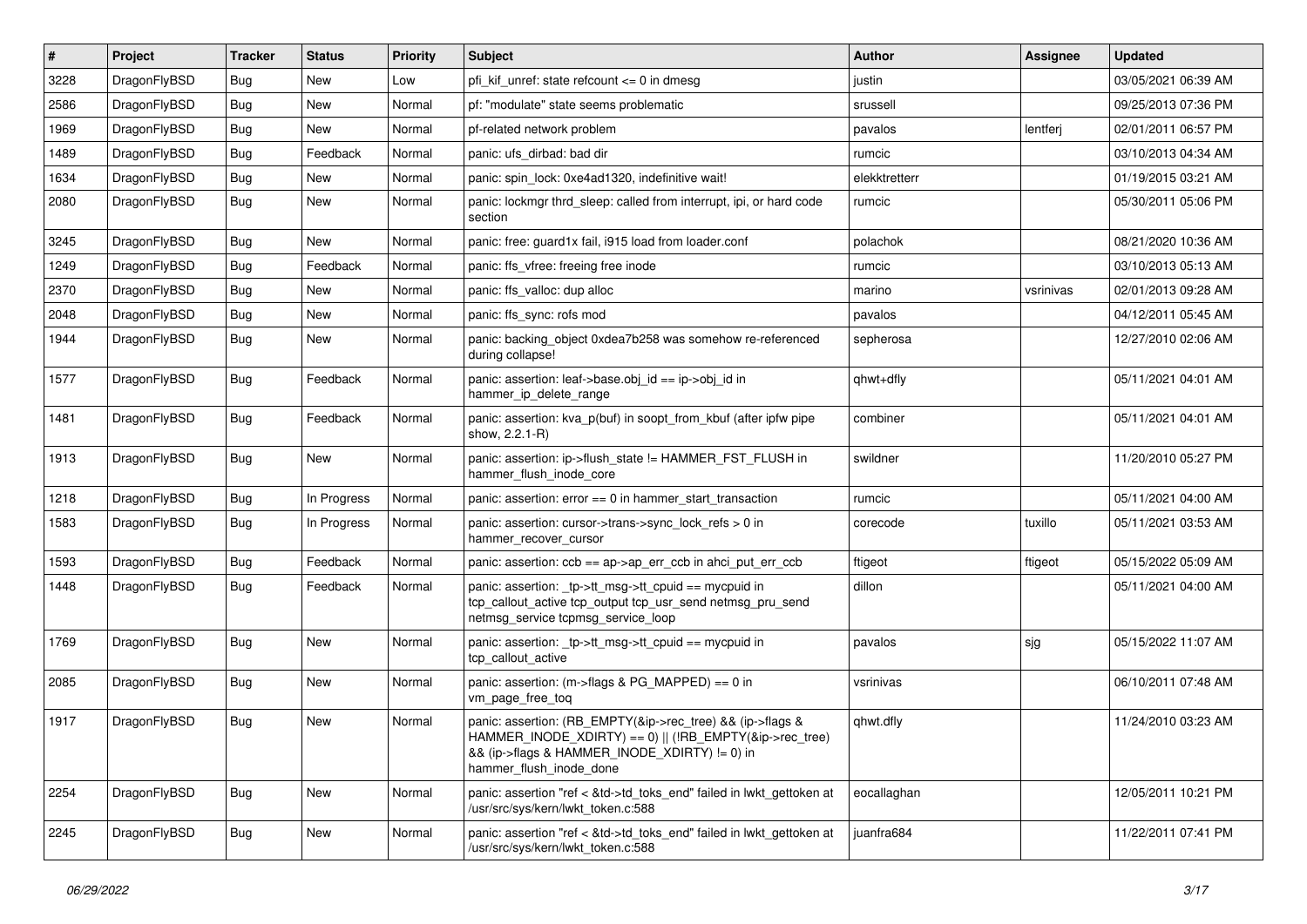| #    | Project      | <b>Tracker</b> | <b>Status</b> | <b>Priority</b> | <b>Subject</b>                                                                                                               | <b>Author</b>          | <b>Assignee</b> | <b>Updated</b>      |
|------|--------------|----------------|---------------|-----------------|------------------------------------------------------------------------------------------------------------------------------|------------------------|-----------------|---------------------|
| 2296 | DragonFlyBSD | <b>Bug</b>     | In Progress   | High            | panic: assertion "m->wire count > 0" failed                                                                                  | thomas.nikolajsen      |                 | 08/30/2012 06:09 AM |
| 2436 | DragonFlyBSD | <b>Bug</b>     | New           | Normal          | panic: assertion "lp->lwp_qcpu == dd->cpuid" failed in<br>dfly_acquire_curproc                                               | thomas.nikolajsen      |                 | 01/23/2013 11:07 AM |
| 2353 | DragonFlyBSD | Bug            | In Progress   | Normal          | panic: assertion "gd->gd_spinlocks_wr == 0" failed in<br>bsd4_schedulerclock                                                 | jaydg                  | alexh           | 11/28/2012 01:57 AM |
| 2453 | DragonFlyBSD | <b>Bug</b>     | New           | Normal          | panic: assertion "gd->gd_spinlocks == 0" failed                                                                              | Johannes.Hofmann       |                 | 11/12/2012 12:54 PM |
| 3035 | DragonFlyBSD | <b>Bug</b>     | New           | Normal          | panic: assertion "cpu >= 0 && cpu < ncpus" failed in netisr_cpuport<br>at /usr/src/sys/net/netisr2.h:87                      | masu                   |                 | 05/11/2017 01:24 AM |
| 2520 | DragonFlyBSD | <b>Bug</b>     | New           | Normal          | panic: assertion "IS_SERIALIZED((ifp->if_serializer))" failed in<br>if default serialize assert at /usr/src/sys/net/if.c:437 | ano                    |                 | 03/09/2013 12:14 AM |
| 1818 | DragonFlyBSD | <b>Bug</b>     | New           | Normal          | panic: Bad tailq NEXT (kqueue issue ?)                                                                                       | ftigeot                |                 | 05/15/2022 11:40 AM |
| 2369 | DragonFlyBSD | <b>Bug</b>     | New           | Normal          | panic: Bad link elm 0xffffffe07edf6068 next->prev != elm                                                                     | jaydg                  |                 | 08/15/2012 03:04 AM |
| 2645 | DragonFlyBSD | <b>Bug</b>     | New           | Normal          | panic with dsched fq and ioprio                                                                                              | jyoung15               |                 | 02/20/2014 07:29 AM |
| 1861 | DragonFlyBSD | <b>Bug</b>     | New           | Normal          | panic via kprintf (lockmgr called in a hard section)                                                                         | vsrinivas              |                 | 10/11/2010 12:56 AM |
| 2164 | DragonFlyBSD | <b>Bug</b>     | <b>New</b>    | Normal          | panic on reboot from usb.                                                                                                    | eocallaghan            |                 | 10/27/2011 09:29 AM |
| 1661 | DragonFlyBSD | <b>Bug</b>     | In Progress   | Normal          | panic on password entry mount smb filesystem                                                                                 | vsrinivas              |                 | 11/27/2021 08:29 AM |
| 3036 | DragonFlyBSD | <b>Bug</b>     | New           | Normal          | panic in icmp_redirect_start() ASSERT_IN_NETISR(0)                                                                           | tautolog               |                 | 05/11/2017 07:27 PM |
| 1826 | DragonFlyBSD | <b>Bug</b>     | <b>New</b>    | Normal          | panic during boot: assertion so->so_port  in tcp_input                                                                       | ftigeot                |                 | 05/15/2022 11:05 AM |
| 3049 | DragonFlyBSD | <b>Bug</b>     | New           | Normal          | panic DragonFly v4.8.1-RELEASE by mounting a malformed<br>msdosfs image [12.128]                                             | open.source@ribose.com |                 | 08/14/2017 02:53 AM |
| 3052 | DragonFlyBSD | <b>Bug</b>     | New           | Normal          | panic DragonFly v4.8.1-RELEASE by mounting a malformed NTFS<br>image [64.000]                                                | open.source@ribose.com |                 | 08/14/2017 03:22 AM |
| 3051 | DragonFlyBSD | Bug            | New           | Normal          | panic DragonFly v4.8.1-RELEASE by mounting a malformed NTFS<br>image [12.000]                                                | open.source@ribose.com |                 | 08/14/2017 03:20 AM |
| 1282 | DragonFlyBSD | <b>Bug</b>     | Feedback      | Normal          | panic (trap 12) when booting SMP kernel on Atom 330 (dual core)                                                              | tomaz.borstnar         |                 | 05/11/2021 04:00 AM |
| 1672 | DragonFlyBSD | <b>Bug</b>     | Feedback      | Normal          | panic (trap 12) around btree_search() in 2.4.1-RELEASE                                                                       | floid                  |                 | 01/19/2015 03:36 AM |
| 2099 | DragonFlyBSD | <b>Bug</b>     | New           | Normal          | page fault panic in vm system                                                                                                | pavalos                |                 | 07/10/2011 08:51 AM |
| 2013 | DragonFlyBSD | <b>Bug</b>     | In Progress   | Normal          | oversized DMA request loop                                                                                                   | josepht                |                 | 05/11/2021 04:06 AM |
| 1101 | DragonFlyBSD | <b>Bug</b>     | Feedback      | Normal          | ohci related panic                                                                                                           | polachok               |                 | 05/11/2021 04:00 AM |
| 2890 | DragonFlyBSD | Bug            | New           | Normal          | not able to boot usb installer on Toshiba Chromebook 2                                                                       | johnnywhishbone        |                 | 02/22/2016 03:42 AM |
| 2113 | DragonFlyBSD | <b>Bug</b>     | New           | Normal          | nmalloc threaded program fork leak                                                                                           | vsrinivas              | vsrinivas       | 08/11/2011 07:25 PM |
| 2490 | DragonFlyBSD | Bug            | New           | Normal          | nmalloc should color addresses to avoid cache bank conflictsw                                                                | vsrinivas              |                 | 06/10/2014 05:51 AM |
| 2489 | DragonFlyBSD | <b>Bug</b>     | <b>New</b>    | Normal          | nmalloc doesn't cache VA for allocations > 8KB                                                                               | vsrinivas              |                 | 06/10/2014 05:51 AM |
| 3225 | DragonFlyBSD | Bug            | <b>New</b>    | Normal          | nfsd freeze when using qemu                                                                                                  | tse                    |                 | 03/17/2020 11:52 AM |
| 2403 | DragonFlyBSD | <b>Bug</b>     | New           | Low             | newfs -E doesn't handle /dev/serno device names properly                                                                     | ftigeot                |                 | 08/17/2012 05:07 AM |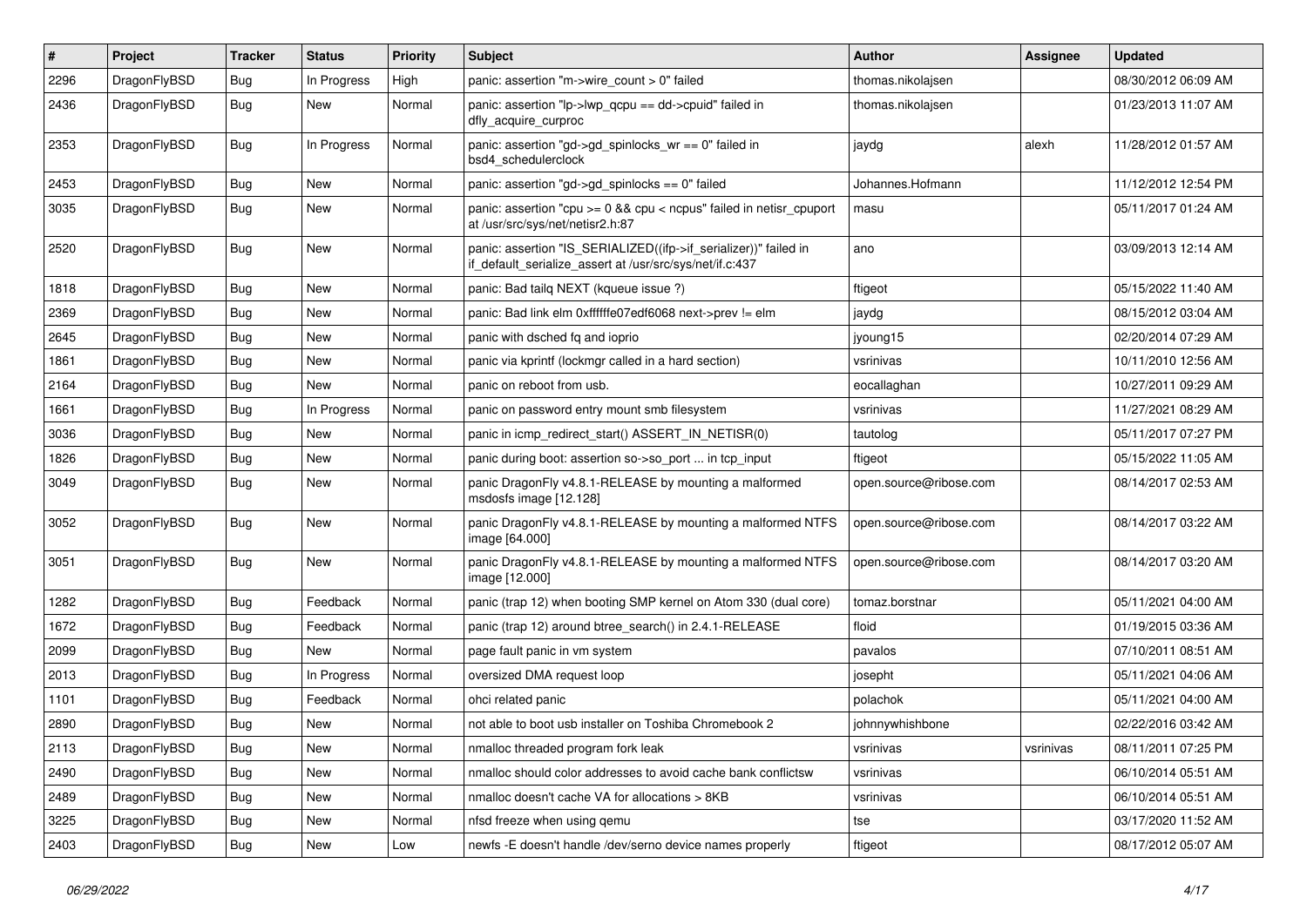| $\sharp$ | Project      | <b>Tracker</b> | <b>Status</b> | <b>Priority</b> | Subject                                                                                                  | <b>Author</b>     | Assignee | <b>Updated</b>      |
|----------|--------------|----------------|---------------|-----------------|----------------------------------------------------------------------------------------------------------|-------------------|----------|---------------------|
| 2104     | DragonFlyBSD | Bug            | New           | Normal          | network configuration seg. fault on install CD                                                           | navratil          |          | 07/26/2011 07:55 AM |
| 2549     | DragonFlyBSD | Bug            | In Progress   | Normal          | netgraph7: Kernel page fault.                                                                            | russiane39        | nant     | 05/10/2013 11:20 PM |
| 1185     | DragonFlyBSD | <b>Bug</b>     | New           | High            | need a tool to merge changes into /etc                                                                   | wa1ter            |          | 02/18/2014 06:02 AM |
| 2324     | DragonFlyBSD | Bug            | New           | Normal          | natacotrol support > 2TB not working even after the ftigeot patch                                        | zenny             |          | 03/03/2012 01:00 AM |
| 2687     | DragonFlyBSD | Bug            | New           | Normal          | natacontrol software RAID in installer                                                                   | csmelosky         |          | 06/22/2014 12:03 PM |
| 1030     | DragonFlyBSD | Bug            | In Progress   | Normal          | msdosfs umount panic                                                                                     | corecode          | tuxillo  | 05/11/2021 03:51 AM |
| 1874     | DragonFlyBSD | Bug            | <b>New</b>    | Normal          | mpd listening on all IPs, accepting only on one                                                          | rumcic            |          | 05/08/2011 01:01 PM |
| 2620     | DragonFlyBSD | Bug            | <b>New</b>    | Normal          | moused problem                                                                                           | FilippoMo         |          | 12/20/2013 10:32 AM |
| 2618     | DragonFlyBSD | <b>Bug</b>     | <b>New</b>    | Normal          | mouse problem on RELEASE-3_6_0                                                                           | FilippoMo         |          | 12/20/2013 03:26 AM |
| 1935     | DragonFlyBSD | Bug            | <b>New</b>    | Normal          | mouse does not work after switching between x and console                                                | shamaz            |          | 12/13/2010 10:06 AM |
| 1538     | DragonFlyBSD | <b>Bug</b>     | <b>New</b>    | Low             | mountroot should probe file systems                                                                      | corecode          | alexh    | 11/24/2010 06:35 PM |
| 3283     | DragonFlyBSD | Bug            | <b>New</b>    | Normal          | mknodat() cannot create FIFOs                                                                            | bhaible           |          | 07/10/2021 03:34 AM |
| 2265     | DragonFlyBSD | Bug            | New           | Normal          | mbsrtowcs does not properly handle invalid mbstate_t in ps                                               | c.turner1         | swildner | 01/10/2012 07:56 PM |
| 2609     | DragonFlyBSD | Bug            | New           | Normal          | master: panic: assertion<br>"LWKT_TOKEN_HELD_ANY(vm_object_token(object))" failed in<br>swp_pager_lookup | thomas.nikolajsen |          | 11/28/2013 11:36 AM |
| 1556     | DragonFlyBSD | Bug            | <b>New</b>    | Normal          | many processes stuck in "hmrrcm", system unusable                                                        | corecode          | tuxillo  | 05/11/2021 03:52 AM |
| 2874     | DragonFlyBSD | Bug            | <b>New</b>    | Normal          | make world DESTDIR=/emptydir fails                                                                       | pascii            |          | 12/25/2015 07:04 AM |
| 2008     | DragonFlyBSD | Bug            | New           | Normal          | lwkt_setcpu_remote: td->td_flags 00800621 console flood                                                  | pavalos           |          | 03/06/2011 09:37 PM |
| 1942     | DragonFlyBSD | Bug            | New           | Normal          | locking against myself in getcacheblk()?                                                                 | qhwt.dfly         |          | 05/31/2022 02:15 PM |
| 2936     | DragonFlyBSD | Bug            | New           | Normal          | loader.efi crashes while loading kernel                                                                  | spaceille         |          | 08/20/2016 06:17 AM |
| 2141     | DragonFlyBSD | Bug            | <b>New</b>    | Urgent          | loader and/or documentation broken                                                                       | sjg               |          | 01/20/2012 10:51 AM |
| 2544     | DragonFlyBSD | Bug            | New           | Normal          | live DVD system boot (menu option 1) caused db> prompt on<br>PE1950                                      | estrabd           |          | 05/11/2021 03:54 AM |
| 1528     | DragonFlyBSD | Bug            | In Progress   | Normal          | ktrace does not show proper return values for pipe(2)                                                    | corecode          | tuxillo  | 05/11/2021 03:52 AM |
| 1745     | DragonFlyBSD | Bug            | Feedback      | Normal          | kmalloc panic                                                                                            | josepht           |          | 05/11/2021 04:05 AM |
| 911      | DragonFlyBSD | Bug            | Feedback      | Normal          | kldload/kernel linker can exceed malloc reserve and panic system                                         | corecode          | tuxillo  | 05/11/2021 03:51 AM |
| 1559     | DragonFlyBSD | Bug            | New           | Normal          | kernel trap                                                                                              | phma              |          | 11/27/2021 08:43 AM |
| 2736     | DragonFlyBSD | Bug            | New           | High            | kernel panics on acpi_timer_probe function                                                               | cnb               |          | 05/11/2021 03:55 AM |
| 1824     | DragonFlyBSD | <b>Bug</b>     | Feedback      | Normal          | kernel panic, x86, 2.7.3.859.ge5104                                                                      | akirchhoff135014  |          | 03/10/2013 07:49 AM |
| 2042     | DragonFlyBSD | <b>Bug</b>     | New           | Normal          | kernel panic, when run boot0cfg                                                                          | sepherosa         |          | 05/31/2022 03:01 PM |
| 1193     | DragonFlyBSD | <b>Bug</b>     | New           | Normal          | kernel doesn't recognize cdrom drive                                                                     | nonsolosoft       |          | 01/25/2014 09:11 PM |
| 1475     | DragonFlyBSD | <b>Bug</b>     | In Progress   | Normal          | kernel blocks with low memory and syscons setting a high res mode<br>/ scrollback                        | corecode          | tuxillo  | 05/11/2021 03:52 AM |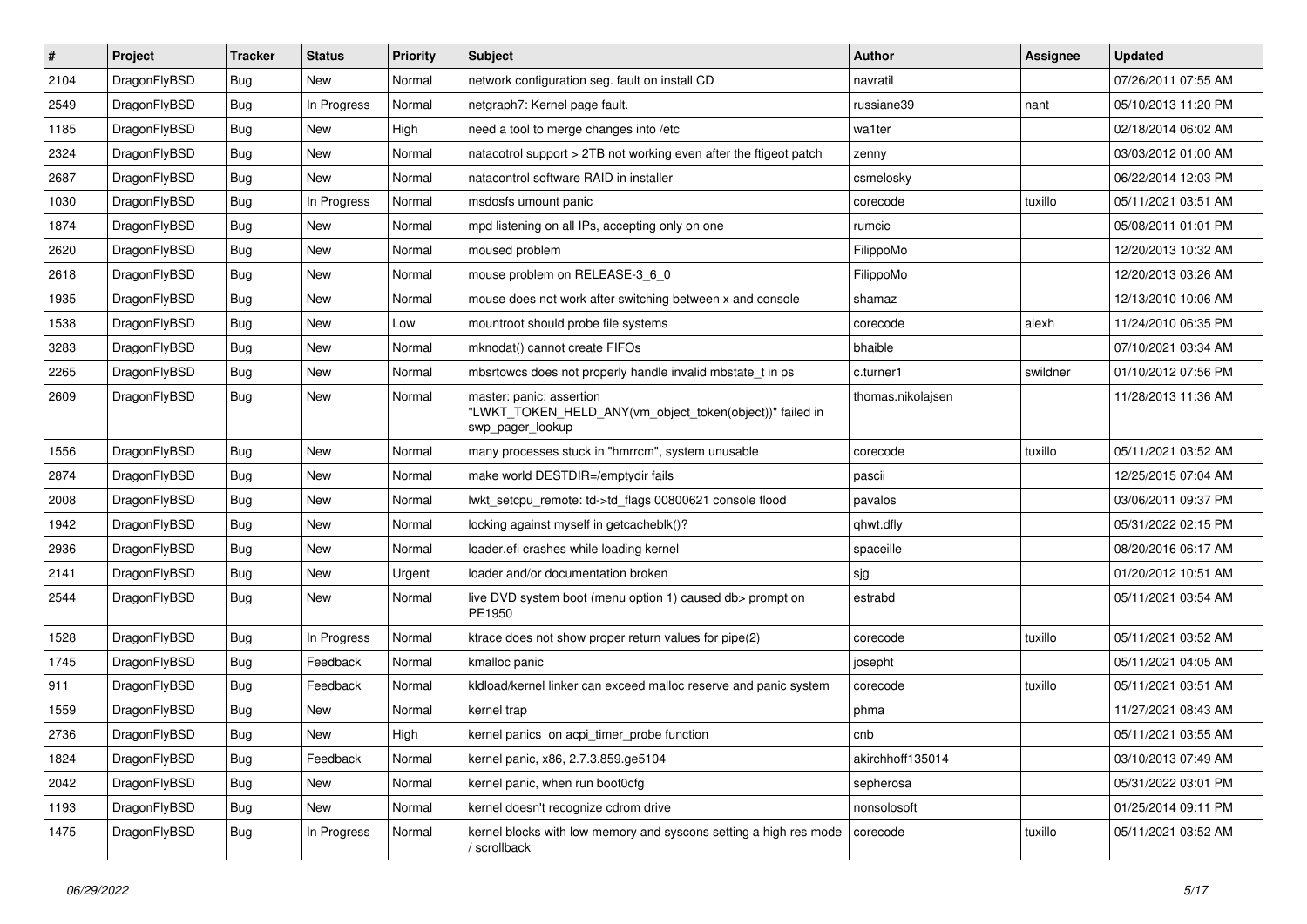| #    | Project      | <b>Tracker</b> | <b>Status</b> | <b>Priority</b> | Subject                                                                              | <b>Author</b>     | <b>Assignee</b> | <b>Updated</b>      |
|------|--------------|----------------|---------------|-----------------|--------------------------------------------------------------------------------------|-------------------|-----------------|---------------------|
| 2970 | DragonFlyBSD | <b>Bug</b>     | New           | Normal          | kernel 4.7: "Is -I" causes panic on UDF filesystem: "bgetvp -<br>overlapping buffer" | peeter            |                 | 12/21/2016 02:46 AM |
| 1397 | DragonFlyBSD | <b>Bug</b>     | Feedback      | Normal          | jobs -I output inconsistency when called from script                                 | Anonymous         | tuxillo         | 05/15/2022 05:07 AM |
| 1532 | DragonFlyBSD | <b>Bug</b>     | <b>New</b>    | Low             | jemalloc doesn't work on DragonFly                                                   | hasso             | sjg             | 08/02/2011 01:14 AM |
| 2158 | DragonFlyBSD | <b>Bug</b>     | New           | Normal          | iwn panics with assertion on boot.                                                   | eocallaghan       |                 | 10/24/2011 04:13 PM |
| 2735 | DragonFlyBSD | <b>Bug</b>     | New           | Urgent          | iwn panics SYSSASSERT                                                                | cnb               |                 | 05/11/2021 03:55 AM |
| 1949 | DragonFlyBSD | <b>Bug</b>     | <b>New</b>    | Normal          | iwn panic                                                                            | pavalos           |                 | 01/30/2011 03:21 AM |
| 2626 | DragonFlyBSD | <b>Bug</b>     | <b>New</b>    | Normal          | iwn driver drops with error: "firmware error 'iwn_intr: fatal firmware<br>error"     | rodyaj            |                 | 01/09/2014 05:50 AM |
| 1964 | DragonFlyBSD | <b>Bug</b>     | <b>New</b>    | Normal          | iwn (panic assertion : wlan_assert_serialized)                                       | sjmm.ptr          | josepht         | 02/01/2011 12:57 PM |
| 1474 | DragonFlyBSD | <b>Bug</b>     | New           | Normal          | ithread 1 unexpectedly rescheduled                                                   | corecode          | tuxillo         | 05/11/2021 03:52 AM |
| 1867 | DragonFlyBSD | <b>Bug</b>     | <b>New</b>    | Normal          | it(4) motherboard and fan problems                                                   | tuxillo           |                 | 07/08/2011 10:48 AM |
| 2972 | DragonFlyBSD | <b>Bug</b>     | New           | Normal          | ipfw3 "deny to me" does not work correctly                                           | mneumann          |                 | 12/27/2016 12:11 PM |
| 2788 | DragonFlyBSD | <b>Bug</b>     | New           | Normal          | ioctl GSLICEINFO: Not working for vnode slice                                        | mneumann          |                 | 02/12/2015 07:49 AM |
| 285  | DragonFlyBSD | <b>Bug</b>     | Feedback      | Low             | interrupt latency with re without ip address configured                              | thomas.nikolajsen |                 | 02/20/2014 10:30 AM |
| 3028 | DragonFlyBSD | <b>Bug</b>     | In Progress   | Normal          | installer: confusion of set/get disk encryption passphrase dialogs                   | liweitianux       | tuxillo         | 06/03/2022 05:13 PM |
| 989  | DragonFlyBSD | <b>Bug</b>     | <b>New</b>    | Normal          | installer/fdisk trouble with wrapped values                                          | Discodestrover    |                 | 02/18/2014 06:27 AM |
| 2182 | DragonFlyBSD | <b>Bug</b>     | <b>New</b>    | Normal          | if msk PHY FIFO underrun/overflow                                                    | nonsolosoft       |                 | 09/03/2012 06:39 AM |
| 1946 | DragonFlyBSD | <b>Bug</b>     | <b>New</b>    | Normal          | ieee80211 panic                                                                      | pavalos           | josepht         | 01/27/2011 06:00 PM |
| 2329 | DragonFlyBSD | <b>Bug</b>     | New           | Normal          | ibm x3550 & acpi                                                                     | ano               |                 | 06/03/2014 11:37 AM |
| 2598 | DragonFlyBSD | Bug            | <b>New</b>    | Normal          | i386 via USB Booting                                                                 | mbzadegan         |                 | 10/21/2013 02:28 AM |
| 1714 | DragonFlyBSD | <b>Bug</b>     | New           | Low             | hwpmc                                                                                | alexh             | swildner        | 08/18/2012 02:03 PM |
| 2140 | DragonFlyBSD | Bug            | New           | High            | hammer_io_delallocate panic with 'duplicate entry' message                           | ttw               |                 | 10/07/2011 12:22 PM |
| 3316 | DragonFlyBSD | Bug            | New           | Normal          | hammer2_dirent_create() allows creating >1 dirents with the same<br>name             | tkusumi           |                 | 06/05/2022 12:35 PM |
| 1307 | DragonFlyBSD | Bug            | In Progress   | Normal          | hammer tid -2 shows unexpected result                                                | corecode          |                 | 10/18/2016 05:29 PM |
| 2857 | DragonFlyBSD | Bug            | <b>New</b>    | Normal          | hammer stalls via bitcoin-qt                                                         | tkusumi           |                 | 11/30/2015 06:52 AM |
| 2552 | DragonFlyBSD | Bug            | New           | Low             | hammer recovery should indicate progress                                             | phma              |                 | 05/03/2013 12:13 AM |
| 1984 | DragonFlyBSD | i Bug          | <b>New</b>    | Normal          | hammer mount fails after crash - HAMMER: FIFO record bad head<br>signature           | thomas.nikolajsen |                 | 03/08/2011 06:57 PM |
| 2809 | DragonFlyBSD | <b>Bug</b>     | <b>New</b>    | Normal          | hammer mirror-stream                                                                 | masu              |                 | 04/10/2015 12:33 AM |
| 2123 | DragonFlyBSD | <b>Bug</b>     | New           | Normal          | hammer is losing files                                                               | schmir            |                 | 08/30/2011 07:56 PM |
| 2387 | DragonFlyBSD | <b>Bug</b>     | <b>New</b>    | Normal          | hammer ignores -t during dedup                                                       | phma              |                 | 06/17/2012 12:30 PM |
| 2526 | DragonFlyBSD | <b>Bug</b>     | New           | Normal          | hammer cleanup doesn't run on first day of DST                                       | pavalos           |                 | 10/18/2016 05:28 PM |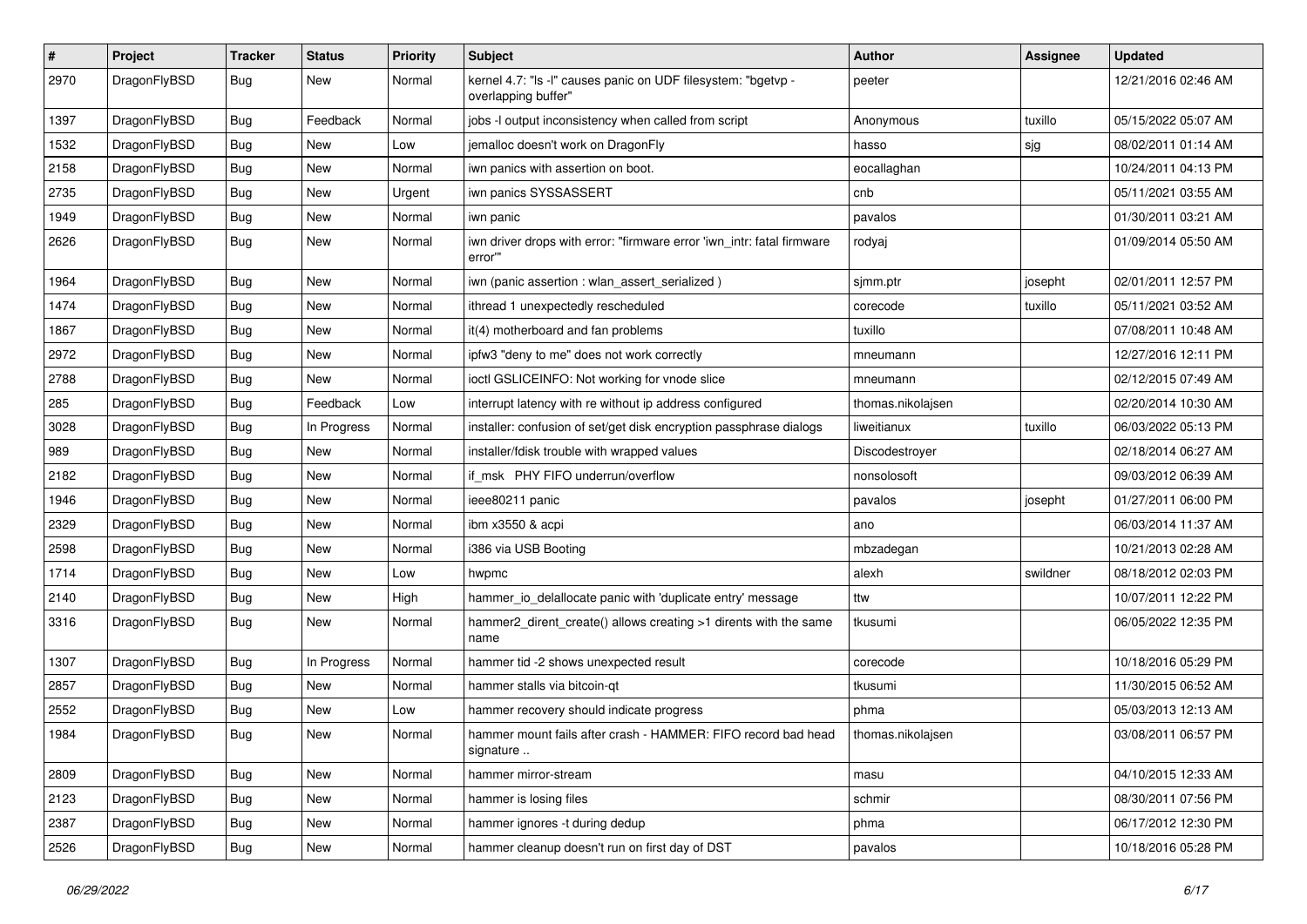| $\pmb{\#}$ | Project      | <b>Tracker</b> | <b>Status</b> | <b>Priority</b> | Subject                                                                                            | <b>Author</b>  | <b>Assignee</b> | <b>Updated</b>      |
|------------|--------------|----------------|---------------|-----------------|----------------------------------------------------------------------------------------------------|----------------|-----------------|---------------------|
| 1943       | DragonFlyBSD | Bug            | <b>New</b>    | Normal          | hammer assertion panic                                                                             | peter          |                 | 12/27/2010 12:45 AM |
| 2124       | DragonFlyBSD | Bug            | <b>New</b>    | Normal          | getty repeating too quickly on port /dev/ttyv0                                                     | sgeorge.ml     |                 | 09/01/2011 04:28 AM |
| 2282       | DragonFlyBSD | Bug            | In Progress   | Normal          | gdb segfaults with certain corefiles                                                               | tuxillo        |                 | 01/18/2012 04:40 PM |
| 3222       | DragonFlyBSD | Bug            | New           | Normal          | gcc - undefined reference to '__atomic_load' (missing libatomic?)                                  | mneumann       |                 | 02/08/2020 02:45 AM |
| 331        | DragonFlyBSD | Bug            | In Progress   | Normal          | ftpsesame (aka Bridging S01E03)                                                                    | bastyaelvtars  |                 | 03/09/2013 12:28 PM |
| 781        | DragonFlyBSD | Bug            | In Progress   | Normal          | fdisk uses wrong geometry on usb flash drives                                                      | corecode       | tuxillo         | 05/11/2021 03:50 AM |
| 2806       | DragonFlyBSD | Bug            | <b>New</b>    | Normal          | failed to configure a link-local address on ath0 (errno = 22)                                      | Chingyuan      |                 | 05/25/2021 01:00 AM |
| 3011       | DragonFlyBSD | Bug            | In Progress   | Normal          | dragonfly/sys/dev/netif/re/re.c: suspicious code ?                                                 | dcb            |                 | 07/29/2017 01:26 AM |
| 2886       | DragonFlyBSD | Bug            | <b>New</b>    | Normal          | dragonfly mail agent: sending a testmail causes high system load                                   | worf           |                 | 02/05/2016 05:53 AM |
| 1951       | DragonFlyBSD | Bug            | <b>New</b>    | Normal          | dma_timeouts at phyaddr on a good hdd                                                              | peur.neu       |                 | 01/04/2011 07:12 AM |
| 1547       | DragonFlyBSD | Bug            | In Progress   | Normal          | disklabel64 automatic sizing                                                                       | corecode       | tuxillo         | 05/11/2021 03:52 AM |
| 3141       | DragonFlyBSD | Bug            | New           | Normal          | dhclient blocks boot process                                                                       | rowo           |                 | 12/16/2018 11:01 AM |
| 1579       | DragonFlyBSD | Bug            | Feedback      | Normal          | dfly 2.4.1 does not like HP DL360G4p and Smart Array 6400 with<br>MSA <sub>20</sub>                | tomaz.borstnar | tuxillo         | 06/02/2014 02:44 PM |
| 2082       | DragonFlyBSD | Bug            | <b>New</b>    | Normal          | dfbsd 2.10.1 amd64 - mc port build error with 'bmake bin-install'                                  | sun-doctor     |                 | 05/25/2011 07:18 PM |
| 2100       | DragonFlyBSD | Bug            | Feedback      | Normal          | devfs related panic                                                                                | sepherosa      | alexh           | 07/10/2011 02:29 PM |
| 1876       | DragonFlyBSD | Bug            | New           | Normal          | devfs in jail + logging out from console(ttyv1+) -> panic                                          | qhwt.dfly      | tuxillo         | 05/31/2022 03:24 PM |
| 2604       | DragonFlyBSD | Bug            | <b>New</b>    | Normal          | dell laptop does not boot with LATEST                                                              | isenmann       |                 | 11/20/2013 02:07 AM |
| 2917       | DragonFlyBSD | Bug            | New           | Normal          | da8: reading primary partition table: error accessing offset<br>000000000000 for 512               | liweitianux    |                 | 05/11/2021 08:43 PM |
| 3116       | DragonFlyBSD | Bug            | <b>New</b>    | Normal          | da0 detects on very big volume if to _remove_ usb install stick and<br>reboot on Intel NUC5PPYH    | dpostolov      |                 | 01/07/2018 09:40 PM |
| 2569       | DragonFlyBSD | Bug            | <b>New</b>    | Normal          | ctime NFS                                                                                          | ferney         |                 | 08/11/2013 04:35 AM |
| 2319       | DragonFlyBSD | Bug            | New           | Normal          | crypt/passwd forward compat                                                                        | c.turner1      |                 | 02/28/2012 12:39 PM |
| 2547       | DragonFlyBSD | Bug            | <b>New</b>    | High            | crashed while doing a dry run of pkg_rolling-replace                                               | phma           |                 | 04/18/2013 10:40 PM |
| 3110       | DragonFlyBSD | Bug            | <b>New</b>    | Normal          | crash with ipfw3 under load                                                                        | bnegre82       |                 | 12/09/2017 06:22 AM |
| 2621       | DragonFlyBSD | Bug            | New           | Normal          | core dump using cdrom                                                                              | nonsolosoft    |                 | 12/27/2013 12:43 AM |
| 2712       | DragonFlyBSD | Bug            | <b>New</b>    | Normal          | connect(2) returns EINVAL when retrying after ECONNREFUSED                                         | jorisgio       |                 | 08/14/2014 05:31 PM |
| 2389       | DragonFlyBSD | Bug            | New           | Normal          | computer crashed while listing processes                                                           | phma           |                 | 06/18/2012 02:49 PM |
| 3240       | DragonFlyBSD | Bug            | New           | High            | compile error because of openssl with /usr/dports/security/rhash for UlasSAYGIN<br>mysql 8 install |                |                 | 06/04/2020 08:05 AM |
| 1618       | DragonFlyBSD | Bug            | Feedback      | Normal          | collision for 'struct pmap' when using RPC and <sys user.h=""></sys>                               | carenas        |                 | 05/11/2021 04:05 AM |
| 1127       | DragonFlyBSD | Bug            | Feedback      | Low             | cdrom drive not detected                                                                           | tgr            | corecode        | 01/15/2015 08:55 AM |
| 2924       | DragonFlyBSD | <b>Bug</b>     | New           | Normal          | cat -v fails to tag characters in extended table with M- prefix with<br>some locales               | sevan          |                 | 07/11/2016 07:18 AM |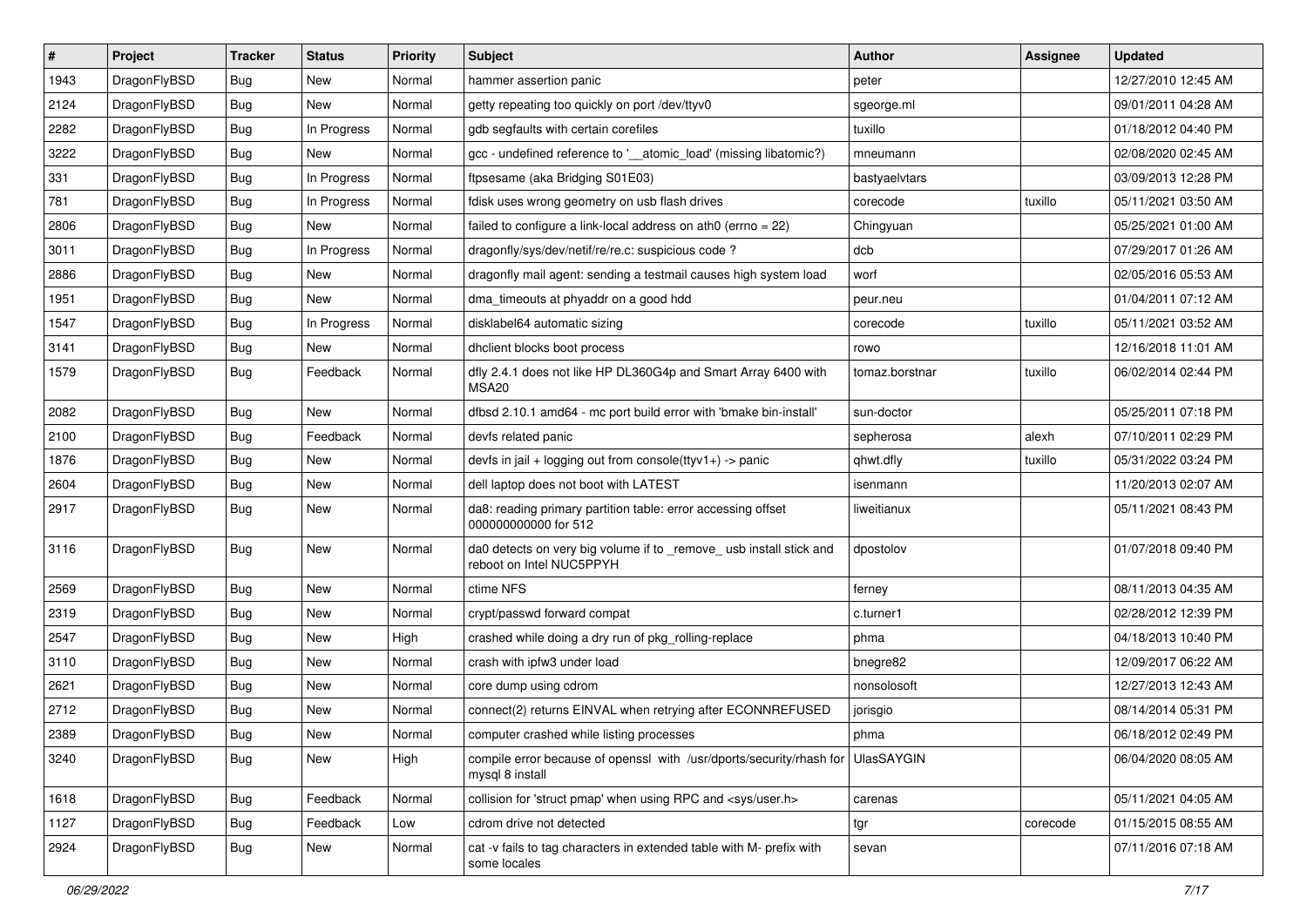| $\sharp$ | Project      | <b>Tracker</b> | <b>Status</b> | <b>Priority</b> | <b>Subject</b>                                                                                            | <b>Author</b>   | Assignee | Updated             |
|----------|--------------|----------------|---------------|-----------------|-----------------------------------------------------------------------------------------------------------|-----------------|----------|---------------------|
| 1584     | DragonFlyBSD | Bug            | In Progress   | Normal          | can't use ssh from jail: debug1: read passphrase: can't open<br>/dev/tty: Device busy                     | corecode        | tuxillo  | 05/11/2021 03:53 AM |
| 1587     | DragonFlyBSD | Bug            | Feedback      | Normal          | can't gdb across fork                                                                                     | corecode        | tuxillo  | 05/11/2021 03:54 AM |
| 2531     | DragonFlyBSD | Bug            | <b>New</b>    | Normal          | camcontrol fails to disable APM                                                                           | m.lombardi85    |          | 03/23/2013 12:28 PM |
| 2882     | DragonFlyBSD | <b>Bug</b>     | <b>New</b>    | Low             | bridge sends packets from individual interfaces                                                           | arcade@b1t.name |          | 01/09/2016 12:43 PM |
| 3006     | DragonFlyBSD | <b>Bug</b>     | New           | Normal          | boot0cfg: panic in kern_udev.c in function _udev_dict_set_cstr when<br>installing in VirtualBox           | MichiGreat      |          | 04/01/2017 02:22 PM |
| 2680     | DragonFlyBSD | Bug            | <b>New</b>    | Low             | boot0cfg update makes box unbootable                                                                      | herrgard        |          | 06/10/2014 06:02 AM |
| 806      | DragonFlyBSD | <b>Bug</b>     | Feedback      | Normal          | boot error on MacBook                                                                                     | tralamazza      |          | 06/04/2022 05:28 AM |
| 1525     | DragonFlyBSD | Bug            | <b>New</b>    | Normal          | boehm-gc problems                                                                                         | hasso           |          | 10/13/2012 07:13 PM |
| 1442     | DragonFlyBSD | <b>Bug</b>     | <b>New</b>    | Normal          | blocking SIGSEGV and triggering a segment violation produces an<br>all CPU consuming process              | corecode        | tuxillo  | 05/11/2021 03:52 AM |
| 1246     | DragonFlyBSD | <b>Bug</b>     | <b>New</b>    | Normal          | bad resolution (monitor desync) with livedvd                                                              | Przem0l         |          | 02/18/2014 06:29 AM |
| 3143     | DragonFlyBSD | Bug            | <b>New</b>    | Normal          | assertion "0" failed in hammer2 inode xop chain sync                                                      | cbin            |          | 07/18/2018 12:50 PM |
| 2459     | DragonFlyBSD | Bug            | Feedback      | Normal          | apic problems with HP Probook 4510s                                                                       | thowe           |          | 11/27/2021 08:22 AM |
| 1521     | DragonFlyBSD | Bug            | Feedback      | Normal          | amd64 2.4 livecd won't mount root at boot                                                                 | bolapara        |          | 01/28/2018 03:45 AM |
| 1287     | DragonFlyBSD | Bug            | Feedback      | Normal          | altg configuration doesn't work                                                                           | corecode        | tuxillo  | 05/11/2021 03:51 AM |
| 2306     | DragonFlyBSD | Bug            | <b>New</b>    | Normal          | a crash starts the kernel debugger in text mode, but just reboots in X                                    | phma            |          | 02/11/2012 08:02 PM |
| 2115     | DragonFlyBSD | Bug            | <b>New</b>    | Normal          | [msk] system freeze after receive some paquet                                                             | bsdsx           |          | 08/22/2011 10:22 AM |
| 2878     | DragonFlyBSD | Bug            | <b>New</b>    | Low             | [fix] CCVER problem when using clang and cpu extensions<br>(intrinsics)                                   | arcade@b1t.name |          | 06/24/2016 04:25 AM |
| 3226     | DragonFlyBSD | <b>Bug</b>     | New           | Normal          | Xorg freezes in vm: thread stuck in "objtrm1"                                                             | peeter          |          | 04/08/2020 02:10 AM |
| 2311     | DragonFlyBSD | Bug            | <b>New</b>    | Normal          | Xorg crash having something to do with drm                                                                | phma            |          | 02/22/2012 09:59 AM |
| 2808     | DragonFlyBSD | Bug            | New           | Normal          | X freeze by switching between X and VT - results in black screen                                          | lukesky333      |          | 05/11/2021 03:55 AM |
| 3284     | DragonFlyBSD | <b>Bug</b>     | New           | Normal          | Wrong towlower() result for U+038A                                                                        | bhaible         |          | 07/10/2021 03:34 AM |
| 2360     | DragonFlyBSD | <b>Bug</b>     | In Progress   | Normal          | Wishlist: virtio driver import                                                                            | vsrinivas       |          | 06/04/2022 04:16 AM |
| 3302     | DragonFlyBSD | Bug            | New           | Normal          | Will not boot on System76 Lemur Pro (lemp10)                                                              | piecuch         |          | 11/03/2021 10:21 AM |
| 2125     | DragonFlyBSD | Bug            | New           | Normal          | Weird garbage in dmesg                                                                                    | herrgard        |          | 08/30/2011 08:04 PM |
| 341      | DragonFlyBSD | <b>Bug</b>     | New           | Normal          | Vinum erroneously repors devices as busy                                                                  | corecode        | swildner | 01/21/2012 04:50 AM |
| 2631     | DragonFlyBSD | <b>Bug</b>     | In Progress   | Low             | Verify library versioning current with full package build and switch it<br>on (after publishing packages) | tuxillo         |          | 05/11/2021 04:06 AM |
| 293      | DragonFlyBSD | Bug            | Feedback      | Low             | Various updates to the handbook                                                                           | victor          | victor   | 03/10/2013 04:46 AM |
| 2622     | DragonFlyBSD | Bug            | New           | Normal          | VAIO FIT15E fn keys support                                                                               | nonsolosoft     |          | 12/31/2013 01:31 AM |
| 1390     | DragonFlyBSD | Bug            | In Progress   | Normal          | Use id t type for $\{get, set\}$ priority()                                                               | Anonymous       | tuxillo  | 07/05/2019 02:18 AM |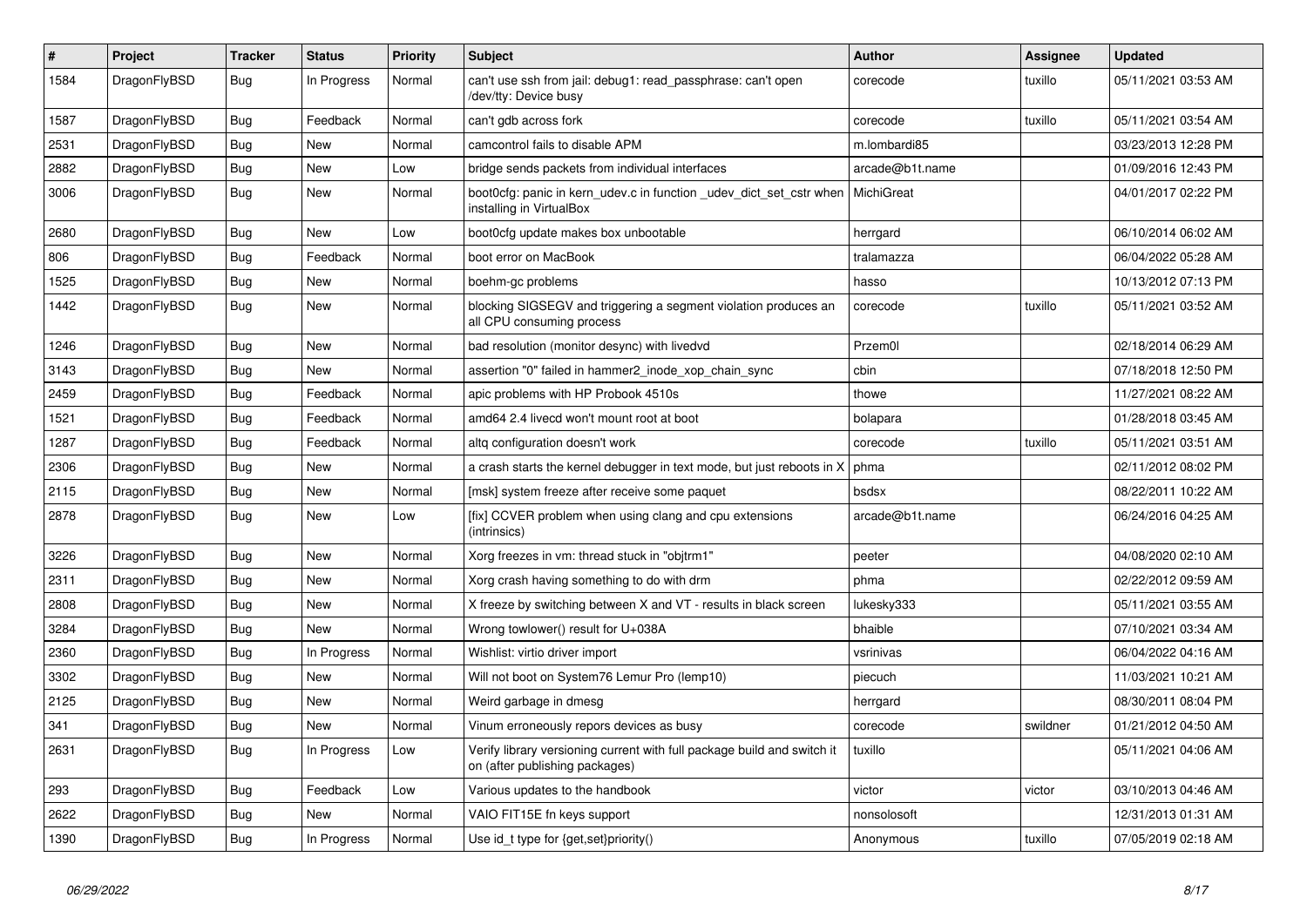| #    | Project      | <b>Tracker</b> | <b>Status</b> | <b>Priority</b> | Subject                                                                                                                                                  | Author          | <b>Assignee</b> | <b>Updated</b>      |
|------|--------------|----------------|---------------|-----------------|----------------------------------------------------------------------------------------------------------------------------------------------------------|-----------------|-----------------|---------------------|
| 2316 | DragonFlyBSD | Bug            | New           | Normal          | Ungraceful invalid password handling for adding a new user in the<br>installer                                                                           | rune            |                 | 04/27/2012 11:23 PM |
| 998  | DragonFlyBSD | Bug            | In Progress   | Normal          | Unconfiguring a vn while it is mounted                                                                                                                   | rumcic          | tuxillo         | 05/11/2021 04:00 AM |
| 1560 | DragonFlyBSD | Bug            | Feedback      | Normal          | Unable to modify partition table on ThinkPad T61p during install                                                                                         | rehsack         |                 | 01/15/2015 08:57 AM |
| 1454 | DragonFlyBSD | <b>Bug</b>     | Feedback      | Normal          | Unable to boot from external USB DVD drive                                                                                                               | elekktretterr   |                 | 05/11/2021 04:01 AM |
| 2675 | DragonFlyBSD | <b>Bug</b>     | New           | Low             | Ultimate N WiFi Link 5300 get iwn_intr: fatal firmware error on 5GHz                                                                                     | revuwa          |                 | 05/11/2021 04:07 AM |
| 2061 | DragonFlyBSD | Bug            | <b>New</b>    | Normal          | USB keyboard boot panic                                                                                                                                  | sjg             |                 | 05/04/2012 12:20 AM |
| 2077 | DragonFlyBSD | <b>Bug</b>     | New           | Normal          | USB devices conflicting                                                                                                                                  | srussell        |                 | 05/17/2011 05:12 PM |
| 846  | DragonFlyBSD | Bug            | Feedback      | Normal          | USB bugs:usb mouse can't used!                                                                                                                           | frankning       |                 | 01/15/2015 08:36 AM |
| 2802 | DragonFlyBSD | <b>Bug</b>     | New           | Normal          | USB Wifi urtwn0 crash from cd boot                                                                                                                       | opvalues        |                 | 03/10/2015 01:07 AM |
| 3139 | DragonFlyBSD | Bug            | New           | Normal          | USB Mouse Does Not Work in DragonflyBSD guest on VirtualBox                                                                                              | chiguy1256      |                 | 06/24/2018 10:14 PM |
| 1613 | DragonFlyBSD | Bug            | Feedback      | Normal          | USB Keyboard not working on master                                                                                                                       | elekktretterr   |                 | 05/11/2021 04:05 AM |
| 2822 | DragonFlyBSD | Bug            | New           | Normal          | USB 3.0 stick throws "reading primary partition table: error<br>accessing offset 000[] for 152" error, while the stick works on any<br>other OS I tested | revuwa          | profmakx        | 06/29/2015 05:56 AM |
| 3311 | DragonFlyBSD | Bug            | New           | Low             | TrueCrypt support may cause kernel crash                                                                                                                 | arcade@b1t.name |                 | 04/29/2022 06:19 AM |
| 2153 | DragonFlyBSD | Bug            | New           | Normal          | Too many unuseful warnings at boot                                                                                                                       | juanfra684      |                 | 10/18/2011 10:16 PM |
| 2371 | DragonFlyBSD | <b>Bug</b>     | <b>New</b>    | Normal          | Timezone problem with America/Sao Paulo                                                                                                                  | raitech         |                 | 05/17/2012 01:42 PM |
| 1982 | DragonFlyBSD | Bug            | <b>New</b>    | Low             | There is no linuxulator on x86-64                                                                                                                        | herrgard        |                 | 05/31/2022 02:25 PM |
| 2820 | DragonFlyBSD | Bug            | New           | Normal          | TP-Link USB Wi-Fi adapter cannot be reattached to the system                                                                                             | shamaz          |                 | 05/22/2015 09:45 PM |
| 3157 | DragonFlyBSD | <b>Bug</b>     | New           | Normal          | TP-Link UE300 not working in 5.2-RELEASE                                                                                                                 | tuxillo         |                 | 11/15/2018 02:08 PM |
| 2391 | DragonFlyBSD | Bug            | In Progress   | Normal          | System lock with ahci and acpi enabled on ATI RS690 chipset with<br>SMB600 sata controller                                                               | jorisgio        | vadaszi         | 06/03/2015 03:51 PM |
| 2308 | DragonFlyBSD | Bug            | New           | Normal          | System freeze when unloading snd_hda                                                                                                                     | jaydg           |                 | 02/19/2012 07:15 AM |
| 1884 | DragonFlyBSD | Bug            | New           | Normal          | System completely freezes while listening music (devbuf: malloc<br>limit exceeded)                                                                       | shamaz          |                 | 01/24/2011 05:00 PM |
| 2529 | DragonFlyBSD | <b>Bug</b>     | New           | Low             | Sundance network adapter is not detected and attached                                                                                                    | kworr           |                 | 03/25/2013 02:29 AM |
| 1336 | DragonFlyBSD | Bug            | In Progress   | Normal          | Still looking for reports of missed directory entries w/ HAMMER                                                                                          | dillon          |                 | 05/11/2021 04:00 AM |
| 1313 | DragonFlyBSD | Bug            | New           | Low             | Signal code in kernel needs major overhaul (signal queues,<br>si_code, si_addr)                                                                          | hasso           |                 | 05/11/2021 04:00 AM |
| 3318 | DragonFlyBSD | Bug            | In Progress   | Normal          | Segmenation fault when a process resumed with checkpt exits                                                                                              | zabolekar       | tuxillo         | 06/18/2022 08:24 AM |
| 2094 | DragonFlyBSD | <b>Bug</b>     | New           | Normal          | Segfault when gdb printing backtrace from core dump                                                                                                      | greenrd         |                 | 06/25/2011 04:14 PM |
| 3278 | DragonFlyBSD | <b>Bug</b>     | New           | Normal          | Second screen image is distorted                                                                                                                         | arcade@b1t.name |                 | 07/10/2021 03:36 AM |
| 2731 | DragonFlyBSD | <b>Bug</b>     | In Progress   | Normal          | Screen full of random colors when starting Xorg with Intel Haswell<br>HD Graphics P4600                                                                  | jkatzmaier      |                 | 11/12/2014 04:08 PM |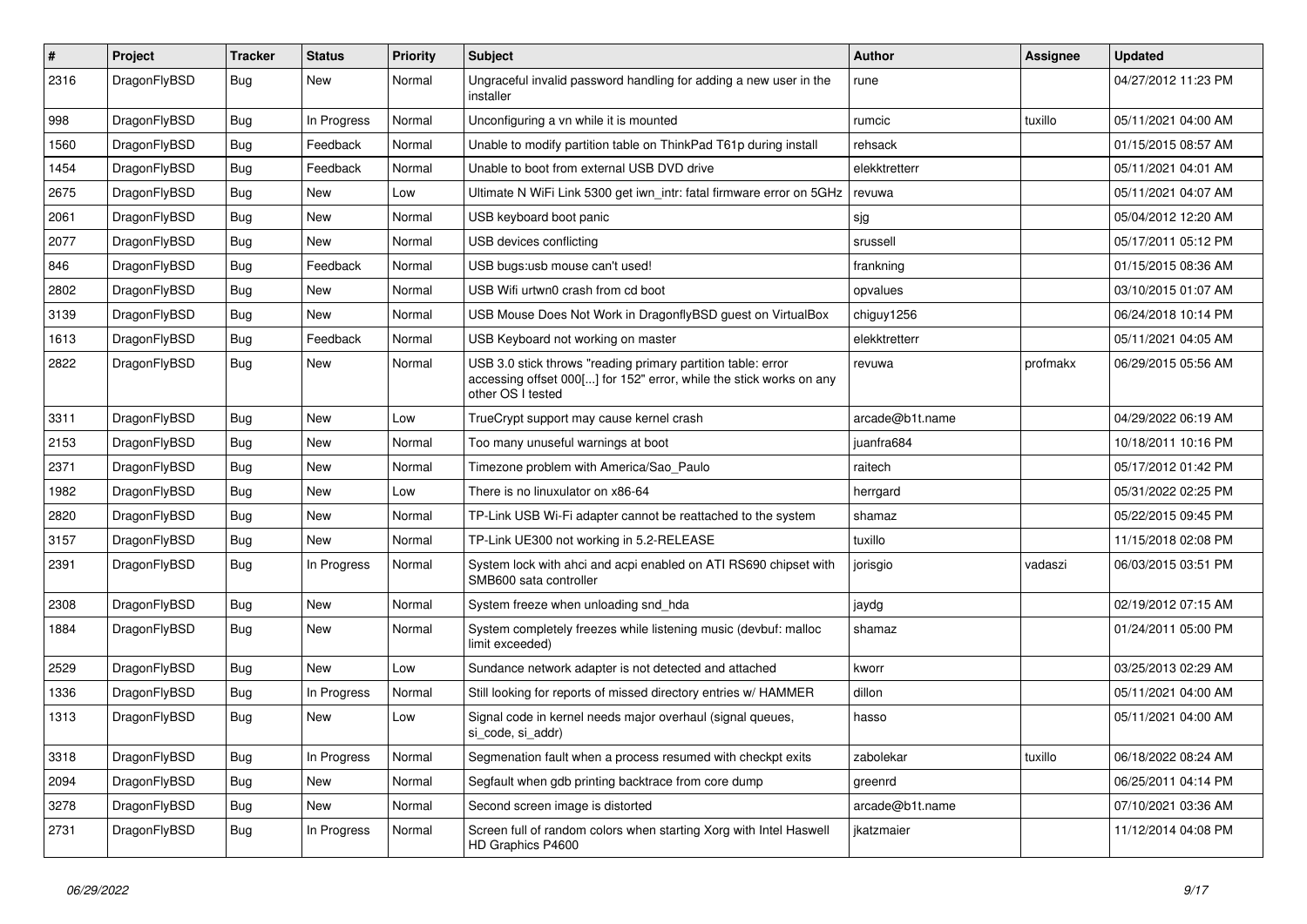| $\vert$ # | Project      | <b>Tracker</b> | <b>Status</b> | <b>Priority</b> | Subject                                                                                         | Author        | Assignee | <b>Updated</b>      |
|-----------|--------------|----------------|---------------|-----------------|-------------------------------------------------------------------------------------------------|---------------|----------|---------------------|
| 3243      | DragonFlyBSD | Bug            | <b>New</b>    | Normal          | SMART status not reported properly for SSD disks                                                | daftaupe      |          | 09/09/2020 11:03 PM |
| 1194      | DragonFlyBSD | Bug            | <b>New</b>    | Normal          | SCSI errors while trying to copy photos from my camera                                          | elekktretterr |          | 01/14/2015 04:39 PM |
| 2587      | DragonFlyBSD | <b>Bug</b>     | <b>New</b>    | Normal          | SATA DVD writer not detected by DragonFly                                                       | srussell      |          | 09/04/2020 08:55 AM |
| 2095      | DragonFlyBSD | Bug            | <b>New</b>    | Low             | Running installer post-install: Unsupported DFUI transport "                                    | greenrd       |          | 06/26/2011 09:20 AM |
| 3300      | DragonFlyBSD | Bug            | <b>New</b>    | Normal          | Running Xvnc from TigerVNC package through the INETD daemon<br>in TCP WAIT mode fails hard      | adrian        |          | 01/08/2022 04:25 AM |
| 3029      | DragonFlyBSD | Bug            | New           | Normal          | Running DflyBSD 4.8 on FreeBSD bhyve as a guest                                                 | iron          |          | 05/13/2022 04:33 AM |
| 3298      | DragonFlyBSD | Bug            | New           | Normal          | Running "w" and having logged in via XDM through VNC, "w" prints<br>an extra error message      | piecuch       |          | 10/25/2021 09:16 AM |
| 2629      | DragonFlyBSD | Bug            | <b>New</b>    | Normal          | Replace gcc44 with llvm34, clang34, and libc++                                                  | tuxillo       |          | 06/02/2014 02:30 PM |
| 2509      | DragonFlyBSD | <b>Bug</b>     | <b>New</b>    | Normal          | Redefinition of DIRBLKSIZ in restore(8)                                                         | swildner      |          | 06/04/2022 04:40 AM |
| 2819      | DragonFlyBSD | Bug            | In Progress   | Normal          | Random micro system freezes after a week of uptime                                              | ftigeot       | dillon   | 08/16/2015 08:46 PM |
| 2288      | DragonFlyBSD | Bug            | Feedback      | Normal          | Random IO performance loss introduced since January 1st                                         | lentferj      |          | 01/23/2013 04:21 PM |
| 3134      | DragonFlyBSD | <b>Bug</b>     | New           | Normal          | RFC 3021 (/31 networks) appear to be unsupported                                                | jailbird      |          | 05/16/2018 11:03 PM |
| 2881      | DragonFlyBSD | Bug            | <b>New</b>    | Normal          | Pulseaudio hangs/resets system when starting X11                                                | mneumann      |          | 01/09/2016 03:08 AM |
| 3117      | DragonFlyBSD | <b>Bug</b>     | New           | Normal          | Problem with colours if "intel" video-driver used                                               | dpostolov     |          | 01/07/2018 11:35 PM |
| 1668      | DragonFlyBSD | Bug            | Feedback      | Normal          | Power button not working                                                                        | elekktretterr |          | 03/10/2013 06:22 AM |
| 2617      | DragonFlyBSD | Bug            | Feedback      | Normal          | Possible issue with wireless mouse on 3.6 release                                               | FilippoMo     |          | 01/14/2015 03:42 PM |
| 2020      | DragonFlyBSD | <b>Bug</b>     | New           | Low             | Port brcm80211 driver from Linux to DragonFly BSD                                               | studer        |          | 03/05/2011 10:54 PM |
| 884       | DragonFlyBSD | Bug            | In Progress   | High            | Performance/memory problems under filesystem IO load                                            | hasso         |          | 05/11/2021 03:50 AM |
| 2092      | DragonFlyBSD | <b>Bug</b>     | <b>New</b>    | Normal          | Panic: Bad link elm 0x next->prev != elm                                                        | masterblaster | dillon   | 12/04/2011 12:49 PM |
| 1860      | DragonFlyBSD | <b>Bug</b>     | Feedback      | Normal          | Panic while creating UFS fs on vn(4) for initrd                                                 | matthias      |          | 02/29/2012 07:16 AM |
| 2641      | DragonFlyBSD | Bug            | <b>New</b>    | Normal          | Panic when loading natapci as module                                                            | tuxillo       |          | 05/11/2021 03:54 AM |
| 1873      | DragonFlyBSD | Bug            | New           | Normal          | Panic upon usb mouse detach and reattaching                                                     | rumcic        |          | 02/01/2011 09:53 AM |
| 1250      | DragonFlyBSD | Bug            | Feedback      | Normal          | Panic upon plugging an USB flash drive into the machine                                         | rumcic        |          | 03/10/2013 05:17 AM |
| 1939      | DragonFlyBSD | <b>Bug</b>     | New           | Normal          | Panic on nightly build and stress test box                                                      | lentferj      |          | 12/18/2010 08:41 AM |
| 2081      | DragonFlyBSD | Bug            | Feedback      | Normal          | Panic on device "detach" / "failure"                                                            | vsrinivas     |          | 02/29/2012 07:11 AM |
| 2071      | DragonFlyBSD | Bug            | New           | High            | Panic on assertion: $(int)(flag->seq - seq) > 0$ in hammer flusher flush<br>after inode error   | vsrinivas     |          | 06/12/2011 07:59 AM |
| 2812      | DragonFlyBSD | Bug            | New           | Normal          | Panic on Intel DE3815TYKHE                                                                      | tmorp         |          | 05/14/2015 03:14 PM |
| 2037      | DragonFlyBSD | <b>Bug</b>     | Feedback      | Normal          | Panic Bad link elm while building packages                                                      | ftigeot       | dillon   | 04/21/2011 07:20 AM |
| 1580      | DragonFlyBSD | <b>Bug</b>     | Feedback      | Normal          | Panic (Fatal trap 12: page fault while in kernel mode) while playing<br>with pf and netif names | rumcic        |          | 12/21/2018 01:21 AM |
| 1428      | DragonFlyBSD | <b>Bug</b>     | Feedback      | Low             | POSIX.1e implementation is too old                                                              | hasso         | tuxillo  | 05/11/2021 04:00 AM |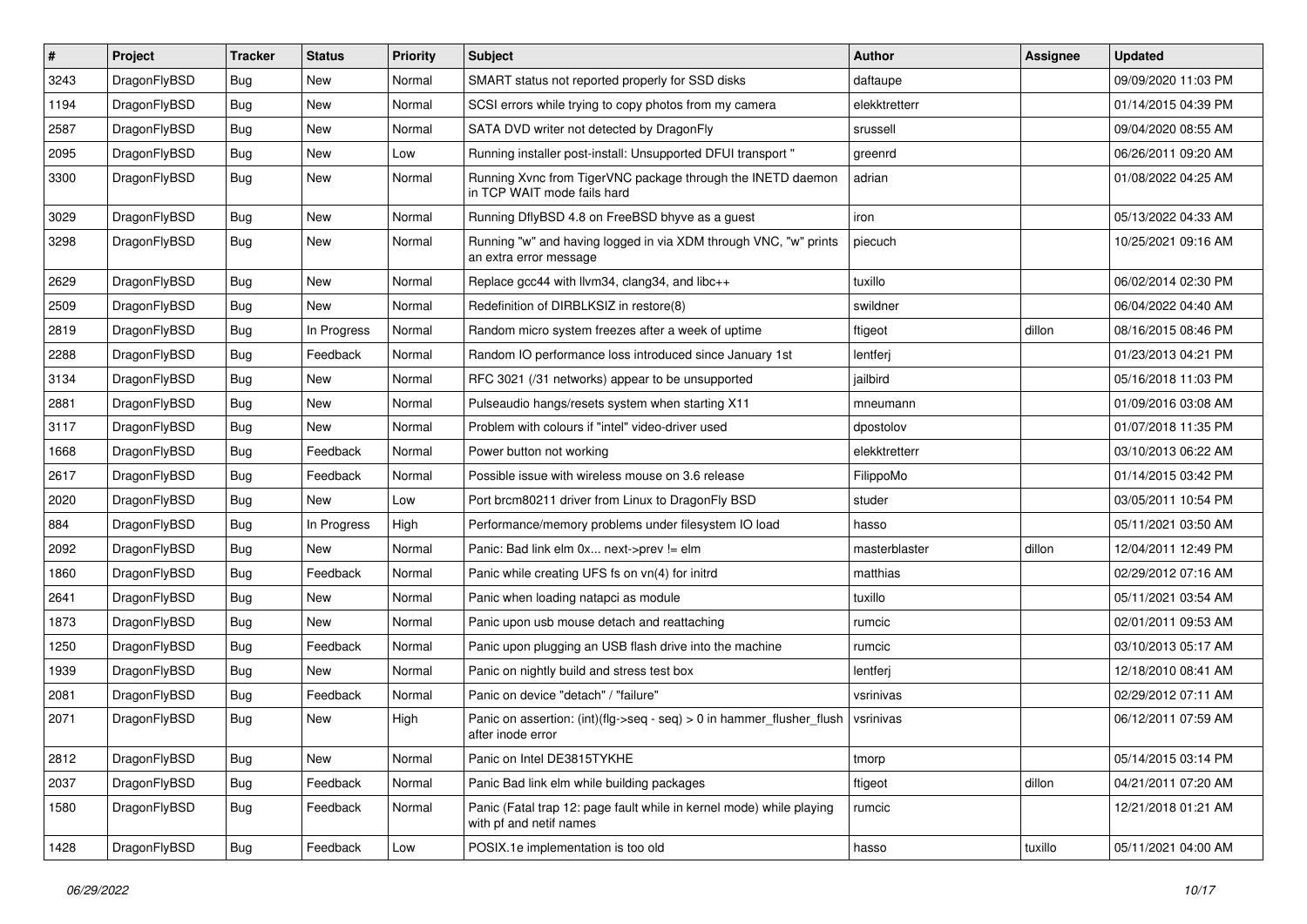| $\sharp$ | Project      | <b>Tracker</b> | <b>Status</b> | <b>Priority</b> | Subject                                                                                   | <b>Author</b> | Assignee  | <b>Updated</b>      |
|----------|--------------|----------------|---------------|-----------------|-------------------------------------------------------------------------------------------|---------------|-----------|---------------------|
| 3199     | DragonFlyBSD | Bug            | <b>New</b>    | Normal          | PFS label not found panic                                                                 | tse           |           | 08/21/2019 03:51 AM |
| 3101     | DragonFlyBSD | Bug            | New           | Low             | PFI CGI install not working in dragonflybsd 5.0.1 USB install                             | bnegre82      |           | 05/11/2021 04:14 AM |
| 2161     | DragonFlyBSD | <b>Bug</b>     | New           | Normal          | Outdated xorg.conf file gets installed into etc and screws up mouse                       | eocallaghan   |           | 10/27/2011 01:51 PM |
| 2828     | DragonFlyBSD | <b>Bug</b>     | <b>New</b>    | High            | On AMD APUs and Bulldozer CPUs, the machdep.cpu_idle_hlt<br>sysctl should be 3 by default | vadaszi       | vadaszi   | 05/11/2021 04:07 AM |
| 2051     | DragonFlyBSD | <b>Bug</b>     | New           | Normal          | No ipv6 lan route entry created on 2.10                                                   | ftigeot       |           | 04/21/2011 10:37 AM |
| 1774     | DragonFlyBSD | <b>Bug</b>     | New           | Normal          | New IP header cleanup branch available for testing                                        | dillon        |           | 05/15/2022 10:59 AM |
| 3317     | DragonFlyBSD | <b>Bug</b>     | In Progress   | Normal          | Network vtnet0 not working on Hetzner cloud                                               | mneumann      |           | 06/18/2022 03:55 AM |
| 679      | DragonFlyBSD | <b>Bug</b>     | <b>New</b>    | Low             | Netgraph backward compatibility for old *LEN constants                                    | nant          | nant      | 02/18/2014 05:45 AM |
| 3310     | DragonFlyBSD | <b>Bug</b>     | In Progress   | Normal          | NVMM+QEMU fail to boot with UEFI: Mem Assist Failed<br>[gpa=0xfffffff0]                   | liweitianux   |           | 01/11/2022 03:22 PM |
| 2496     | DragonFlyBSD | <b>Bug</b>     | <b>New</b>    | Normal          | NTFS malloc limit exceeded                                                                | plasmob       | tuxillo   | 02/19/2013 08:47 AM |
| 1695     | DragonFlyBSD | <b>Bug</b>     | New           | Normal          | NFS-related system breakdown                                                              | Anonymous     |           | 04/10/2014 12:35 AM |
| 3111     | DragonFlyBSD | <b>Bug</b>     | In Progress   | High            | Mouse lags every second heavily under X11                                                 | mneumann      |           | 12/12/2017 09:46 PM |
| 1463     | DragonFlyBSD | <b>Bug</b>     | New           | Normal          | Mountroot before drives are initialized                                                   | elekktretterr |           | 12/07/2010 01:30 PM |
| 2887     | DragonFlyBSD | <b>Bug</b>     | New           | Low             | Missing extattr_namespace_to_string and<br>extattr_string_to_namespace functions          | rubenk        |           | 02/06/2016 05:09 AM |
| 1456     | DragonFlyBSD | <b>Bug</b>     | Feedback      | Normal          | Microsoft wireless desktop problems                                                       | elekktretterr |           | 01/15/2015 08:34 AM |
| 385      | DragonFlyBSD | <b>Bug</b>     | Feedback      | Low             | Mail archive address removal                                                              | justin        | justin    | 03/09/2013 11:24 AM |
| 3165     | DragonFlyBSD | <b>Bug</b>     | <b>New</b>    | Normal          | Looping at boot time                                                                      | gop           |           | 12/28/2018 01:04 PM |
| 1502     | DragonFlyBSD | <b>Bug</b>     | In Progress   | Normal          | Lock while deleting files from nohistory HAMMER directories                               | hasso         |           | 03/10/2013 04:28 AM |
| 168      | DragonFlyBSD | <b>Bug</b>     | In Progress   | Normal          | Livelocked limit engaged while trying to setup IPW wireless                               | mschacht      | sepherosa | 05/11/2021 04:05 AM |
| 1591     | DragonFlyBSD | <b>Bug</b>     | Feedback      | Normal          | Lenovo X301 hangs with AHCI Driver CMD TIMEOUT<br>STS=d0 <bsy></bsy>                      | eocallaghan   |           | 05/11/2021 04:05 AM |
| 2414     | DragonFlyBSD | <b>Bug</b>     | In Progress   | Normal          | Lenovo S10 acpi freeze (not new)                                                          | davshao       |           | 05/11/2021 04:13 AM |
| 2396     | DragonFlyBSD | <b>Bug</b>     | Feedback      | High            | Latest 3.1 development version core dumps while destroying master<br><b>PFS</b>           | sgeorge       |           | 01/23/2013 04:10 PM |
| 2004     | DragonFlyBSD | <b>Bug</b>     | <b>New</b>    | Normal          | LWKT_WAIT_IPIQ panic                                                                      | steve         |           | 03/08/2011 05:46 PM |
| 1899     | DragonFlyBSD | <b>Bug</b>     | New           | Normal          | Keyboard doesn't work                                                                     | fransm        |           | 05/15/2022 03:32 PM |
| 3218     | DragonFlyBSD | <b>Bug</b>     | New           | Normal          | Kernel panics are not sent to comconsole when booted over EFI                             | mqudsi        |           | 12/02/2019 08:52 PM |
| 2421     | DragonFlyBSD | <b>Bug</b>     | New           | High            | Kernel panic: vm_fault: page 0xc0f70000 not busy!                                         | lentferj      |           | 10/03/2012 08:16 AM |
| 2052     | DragonFlyBSD | <b>Bug</b>     | New           | Normal          | Kernel panic: CPU APIC ID out of range                                                    | Anonymous     |           | 05/02/2011 11:06 AM |
| 3129     | DragonFlyBSD | <b>Bug</b>     | New           | High            | Kernel panic with 5.2.0 on A2SDi-4C-HLN4F                                                 | stateless     |           | 04/24/2018 12:50 AM |
| 3224     | DragonFlyBSD | <b>Bug</b>     | New           | Normal          | Kernel panic when trying to ping6                                                         | zhtw          |           | 03/08/2020 08:55 AM |
| 3235     | DragonFlyBSD | <b>Bug</b>     | New           | Normal          | Kernel panic in devfs_vnops.c                                                             | mneumann      |           | 04/28/2020 07:00 AM |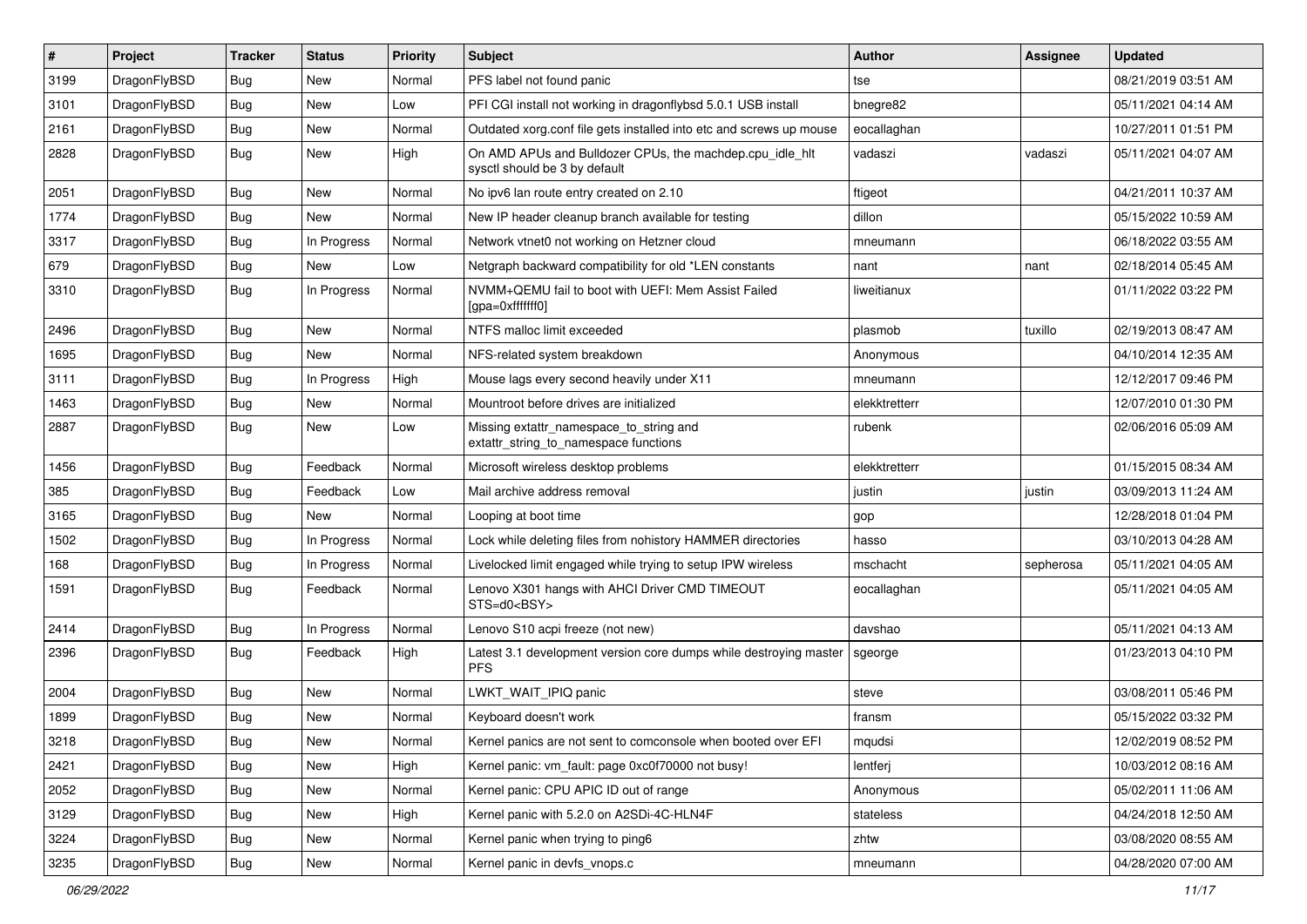| #    | Project      | <b>Tracker</b> | <b>Status</b> | <b>Priority</b> | Subject                                                                                                                                                     | <b>Author</b> | Assignee | <b>Updated</b>      |
|------|--------------|----------------|---------------|-----------------|-------------------------------------------------------------------------------------------------------------------------------------------------------------|---------------|----------|---------------------|
| 2891 | DragonFlyBSD | <b>Bug</b>     | <b>New</b>    | Normal          | Kernel panic in IEEE802.11 related code                                                                                                                     | shamaz        |          | 05/29/2016 05:49 PM |
| 1594 | DragonFlyBSD | <b>Bug</b>     | New           | Normal          | Kernel panic during boot from Live CD on Dell E6400                                                                                                         | bodie         |          | 05/11/2021 03:54 AM |
| 3247 | DragonFlyBSD | <b>Bug</b>     | New           | Normal          | Kernel panic doing nothing much                                                                                                                             | phma          |          | 09/12/2020 11:40 PM |
| 2250 | DragonFlyBSD | <b>Bug</b>     | <b>New</b>    | Normal          | Kernel panic                                                                                                                                                | adamk         |          | 11/23/2018 01:10 AM |
| 2473 | DragonFlyBSD | <b>Bug</b>     | New           | Normal          | Kernel crash when trying to up the wpi0 device (Dfly<br>v3.3.0.758.g47388-DEVELOPMENT)                                                                      | tomaz         |          | 02/24/2014 08:50 AM |
| 3280 | DragonFlyBSD | <b>Bug</b>     | New           | Normal          | KMS console and i915(4) not working in 6.0                                                                                                                  | cmusser       |          | 07/10/2021 03:35 AM |
| 3269 | DragonFlyBSD | Bug            | In Progress   | Normal          | Is double-buffer'd buf still required by HAMMER2?                                                                                                           | tkusumi       |          | 05/12/2021 04:09 PM |
| 1486 | DragonFlyBSD | Bug            | Feedback      | Normal          | Interrupt storm related to SATA DVD device                                                                                                                  | hasso         |          | 05/11/2021 04:01 AM |
| 2994 | DragonFlyBSD | <b>Bug</b>     | New           | Normal          | Intermittent boot hangs after git: hammer - HAMMER Version 7                                                                                                | davshao       |          | 03/30/2017 02:06 PM |
| 3120 | DragonFlyBSD | <b>Bug</b>     | New           | Normal          | Intel AC 8260 firmware does not load                                                                                                                        | Vintodrimmer  |          | 08/28/2018 03:30 AM |
| 2859 | DragonFlyBSD | <b>Bug</b>     | New           | Low             | Installer configuration menu always highlights "Select timezone", no<br>matter which step was last completed.                                               | cgag          |          | 12/02/2015 01:54 PM |
| 2858 | DragonFlyBSD | Bug            | New           | Low             | Installer "Local or UTC" question should have "No" selected by<br>default.                                                                                  | cgag          |          | 12/02/2015 01:18 PM |
| 1144 | DragonFlyBSD | <b>Bug</b>     | Feedback      | Normal          | Incorrect clock under KVM                                                                                                                                   | msylvan       |          | 03/09/2013 01:17 PM |
| 1836 | DragonFlyBSD | <b>Bug</b>     | New           | Normal          | Incorrect TCP checksum show up in tcpdump                                                                                                                   | robgar1       |          | 05/15/2022 11:22 AM |
| 2535 | DragonFlyBSD | <b>Bug</b>     | New           | Normal          | Imap processes apparentlt blocked on disk I/O                                                                                                               | ftigeot       |          | 04/02/2013 09:31 AM |
| 1882 | DragonFlyBSD | <b>Bug</b>     | New           | Low             | Idea for handling new USB vendor/device codes                                                                                                               | bmk           |          | 10/20/2010 12:15 PM |
| 1718 | DragonFlyBSD | <b>Bug</b>     | Feedback      | Normal          | IDE disk drive not detected by x86 64 2.6.1 Live CD                                                                                                         | bcox          |          | 11/27/2021 08:25 AM |
| 3215 | DragonFlyBSD | <b>Bug</b>     | New           | Normal          | Hang in tcdrain(3) after write(3)                                                                                                                           | noloader      |          | 11/25/2019 03:08 PM |
| 2738 | DragonFlyBSD | <b>Bug</b>     | New           | Normal          | Hammer: Strange behavior when trying to recover old version of<br>moved file                                                                                | roland        |          | 11/20/2014 08:02 AM |
| 1330 | DragonFlyBSD | Bug            | Feedback      | Normal          | Hammer, usb disk, SYNCHRONIZE CACHE failure                                                                                                                 | josepht       |          | 06/02/2014 04:56 AM |
| 2915 | DragonFlyBSD | <b>Bug</b>     | New           | High            | Hammer mirror-copy problem                                                                                                                                  | t dfbsd       |          | 08/25/2016 05:28 AM |
| 3194 | DragonFlyBSD | <b>Bug</b>     | New           | High            | Hammer kernel crash on mirror-stream of PFS after upgrade<br>(assertion "cursor->flags &<br>HAMMER CURSOR ITERATE CHECK" failed in<br>hammer_btree_iterate) | Anonymous     |          | 06/29/2019 01:32 PM |
| 1469 | DragonFlyBSD | Bug            | In Progress   | Normal          | Hammer history security concern                                                                                                                             | corecode      | tuxillo  | 05/11/2021 03:52 AM |
| 1907 | DragonFlyBSD | <b>Bug</b>     | New           | Normal          | Hammer crash in hammer_flusher_flush()                                                                                                                      | swildner      |          | 11/11/2010 05:07 AM |
| 2347 | DragonFlyBSD | Bug            | Feedback      | High            | Hammer PFSes destroy does not give back full space allocated to<br><b>PFS</b>                                                                               | sgeorge       |          | 07/19/2012 01:11 AM |
| 2852 | DragonFlyBSD | <b>Bug</b>     | New           | Normal          | Hammer File System - hangs on undo during system boot / mount -<br>will not recover on DragonFlyBSD newer than 3.6.0                                        | abale         |          | 05/11/2021 04:07 AM |
| 2958 | DragonFlyBSD | <b>Bug</b>     | Feedback      | Normal          | Hammer FS dies during pruning after massive write load                                                                                                      | neilb         |          | 10/11/2016 04:20 AM |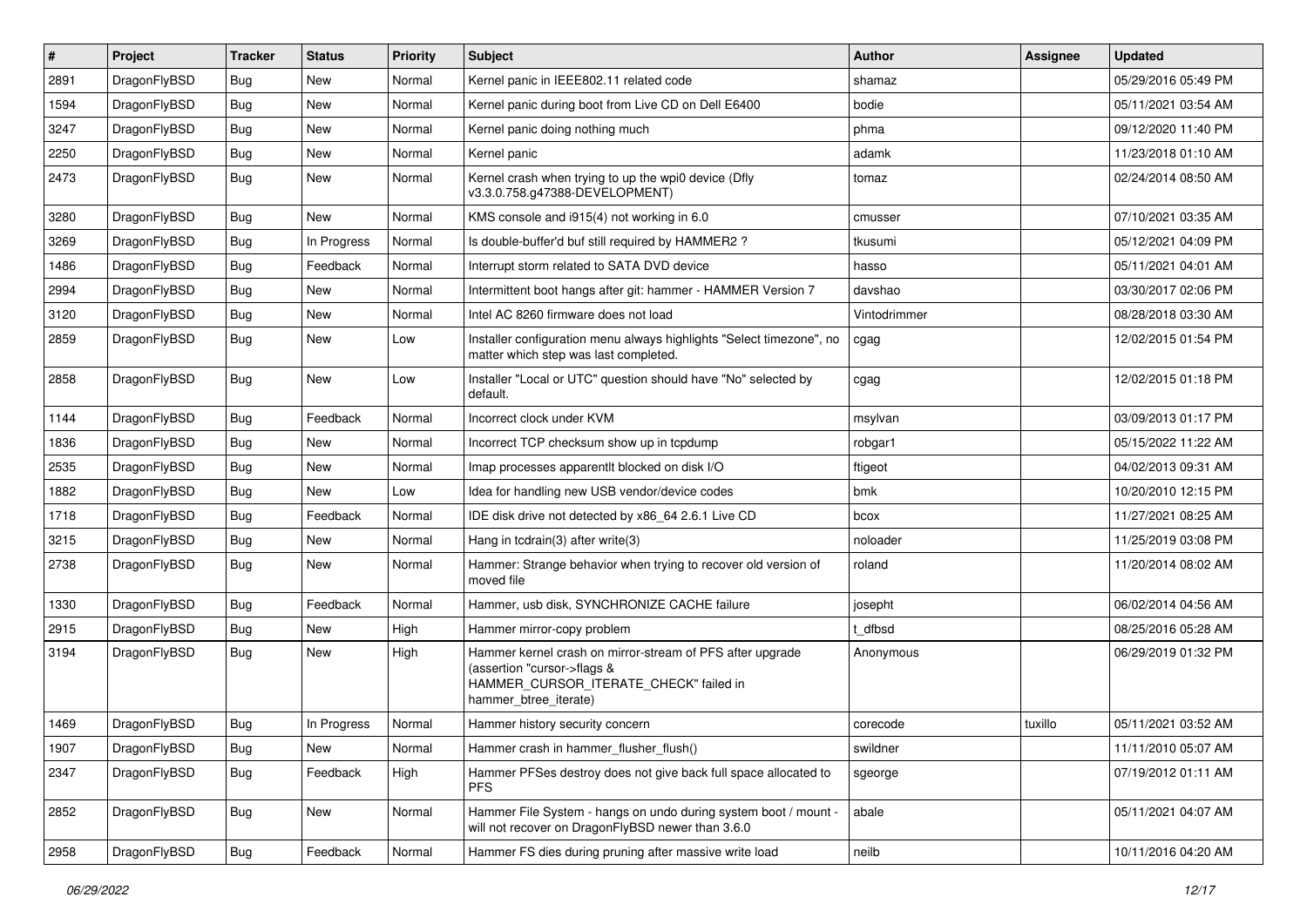| $\vert$ # | <b>Project</b> | <b>Tracker</b> | <b>Status</b> | <b>Priority</b> | <b>Subject</b>                                                                                            | <b>Author</b> | Assignee | <b>Updated</b>      |
|-----------|----------------|----------------|---------------|-----------------|-----------------------------------------------------------------------------------------------------------|---------------|----------|---------------------|
| 2803      | DragonFlyBSD   | <b>Bug</b>     | <b>New</b>    | Normal          | HAMMER: Warning: UNDO area too small!                                                                     | ftigeot       |          | 03/11/2015 03:42 PM |
| 3246      | DragonFlyBSD   | Bug            | <b>New</b>    | Normal          | HAMMER2 unable to handle ENOSPC properly                                                                  | tkusumi       |          | 09/04/2020 11:11 AM |
| 3249      | DragonFlyBSD   | <b>Bug</b>     | <b>New</b>    | Normal          | HAMMER2 fsync(2) not working properly                                                                     | tkusumi       |          | 09/21/2020 07:07 AM |
| 2287      | DragonFlyBSD   | Bug            | <b>New</b>    | Normal          | HAMMER(ROOT) Illegal UNDO TAIL signature at<br>300000001967c000                                           | y0n3t4n1      |          | 11/07/2018 01:22 AM |
| 2863      | DragonFlyBSD   | <b>Bug</b>     | <b>New</b>    | Normal          | HAMMER synch tid is zero                                                                                  | shamaz        |          | 12/12/2015 11:24 PM |
| 2647      | DragonFlyBSD   | <b>Bug</b>     | <b>New</b>    | Normal          | HAMMER panic on 3.6.0                                                                                     | tuxillo       |          | 05/11/2021 03:54 AM |
| 1717      | DragonFlyBSD   | Bug            | Feedback      | Normal          | HAMMER panic in hammer cursor down()                                                                      | josepht1      |          | 05/11/2021 04:05 AM |
| 2898      | DragonFlyBSD   | <b>Bug</b>     | <b>New</b>    | Normal          | <b>HAMMER</b> panic                                                                                       | pavalos       |          | 11/03/2018 07:05 AM |
| 1744      | DragonFlyBSD   | <b>Bug</b>     | In Progress   | Normal          | HAMMER fsstress panic in hammer setup child callback                                                      | vsrinivas     |          | 05/11/2021 04:05 AM |
| 1749      | DragonFlyBSD   | Bug            | In Progress   | Normal          | HAMMER fsstress panic in hammer flush inode core<br>'ip->flush_state != HAMMER_FST_FLUSH'                 | vsrinivas     |          | 05/11/2021 04:06 AM |
| 3047      | DragonFlyBSD   | Bug            | <b>New</b>    | Normal          | <b>HAMMER</b> critical write error                                                                        | samuel        |          | 06/19/2019 09:50 AM |
| 1831      | DragonFlyBSD   | <b>Bug</b>     | Feedback      | High            | HAMMER "malloc limit exceeded" panic                                                                      | eocallaghan   | dillon   | 06/04/2022 04:38 AM |
| 3205      | DragonFlyBSD   | <b>Bug</b>     | Feedback      | High            | Go compiler net test failing                                                                              | t dfbsd       | tuxillo  | 05/10/2021 02:45 AM |
| 3301      | DragonFlyBSD   | <b>Bug</b>     | <b>New</b>    | Normal          | Gkrellm from the packages is not showing logged in users in main<br>window, logged in users always $== 0$ | adrian        |          | 01/08/2022 04:24 AM |
| 2674      | DragonFlyBSD   | <b>Bug</b>     | <b>New</b>    | Normal          | <b>GPT Support</b>                                                                                        | ftigeot       |          | 12/28/2015 02:54 PM |
| 1947      | DragonFlyBSD   | <b>Bug</b>     | <b>New</b>    | Low             | GA-880GM-UD2H (rev. 1.3) AHCI fails to detect disks at the end of<br>the RAID controller                  | eocallaghan   |          | 11/27/2021 08:46 AM |
| 1877      | DragonFlyBSD   | Bug            | <b>New</b>    | Normal          | Freeze during 1st hammer cleanup after new install                                                        | elekktretterr |          | 05/15/2022 11:43 AM |
| 2638      | DragonFlyBSD   | Bug            | Feedback      | High            | Fix machdep.pmap_mmu_optimize                                                                             | tuxillo       |          | 05/11/2021 04:07 AM |
| 3266      | DragonFlyBSD   | <b>Bug</b>     | <b>New</b>    | High            | Filesystems broken due to "KKASSERT(count &<br>TOK COUNTMASK);"                                           | tkusumi       |          | 03/15/2021 01:21 PM |
| 2072      | DragonFlyBSD   | Bug            | <b>New</b>    | Normal          | Fatal trap 12: stopped at lwkt send ipig3                                                                 | rumcic        |          | 05/17/2011 04:12 AM |
| 2799      | DragonFlyBSD   | <b>Bug</b>     | New           | Normal          | Fatal trap 12 caused by moused(8) -p /dev/cual0                                                           | opvalues      |          | 03/04/2015 11:01 PM |
| 979       | DragonFlyBSD   | <b>Bug</b>     | Feedback      | Normal          | Failure-prone USB mass storage (SB600? msdosfs? CAM?)                                                     | floid         |          | 01/15/2015 08:38 AM |
| 1669      | DragonFlyBSD   | <b>Bug</b>     | In Progress   | Normal          | Drive wont open using button                                                                              | elekktretterr |          | 02/29/2012 12:05 PM |
| 3299      | DragonFlyBSD   | <b>Bug</b>     | In Progress   | Normal          | DragonFlyBSD reports utterly wrong uptime (most of the time, right<br>after booting in)                   | adrian        |          | 11/11/2021 01:43 PM |
| 3124      | DragonFlyBSD   | <b>Bug</b>     | <b>New</b>    | High            | DragonFlyBSD 5.0.2 with Hammer2 with UEFI install doesn't boot                                            | wiesl         |          | 06/18/2019 05:07 AM |
| 2556      | DragonFlyBSD   | Bug            | Feedback      | Normal          | DragonFly v3.5.0.81.gd3479 - Process signal weirdness                                                     | tuxillo       |          | 12/17/2013 03:48 PM |
| 3197      | DragonFlyBSD   | <b>Bug</b>     | <b>New</b>    | Normal          | DragonFly upgrades                                                                                        | tse           |          | 04/18/2020 04:18 PM |
| 2619      | DragonFlyBSD   | Bug            | <b>New</b>    | Normal          | Dragon Fly 3.6 can't be installed on a 6TB volume                                                         | ftigeot       |          | 02/23/2014 11:55 PM |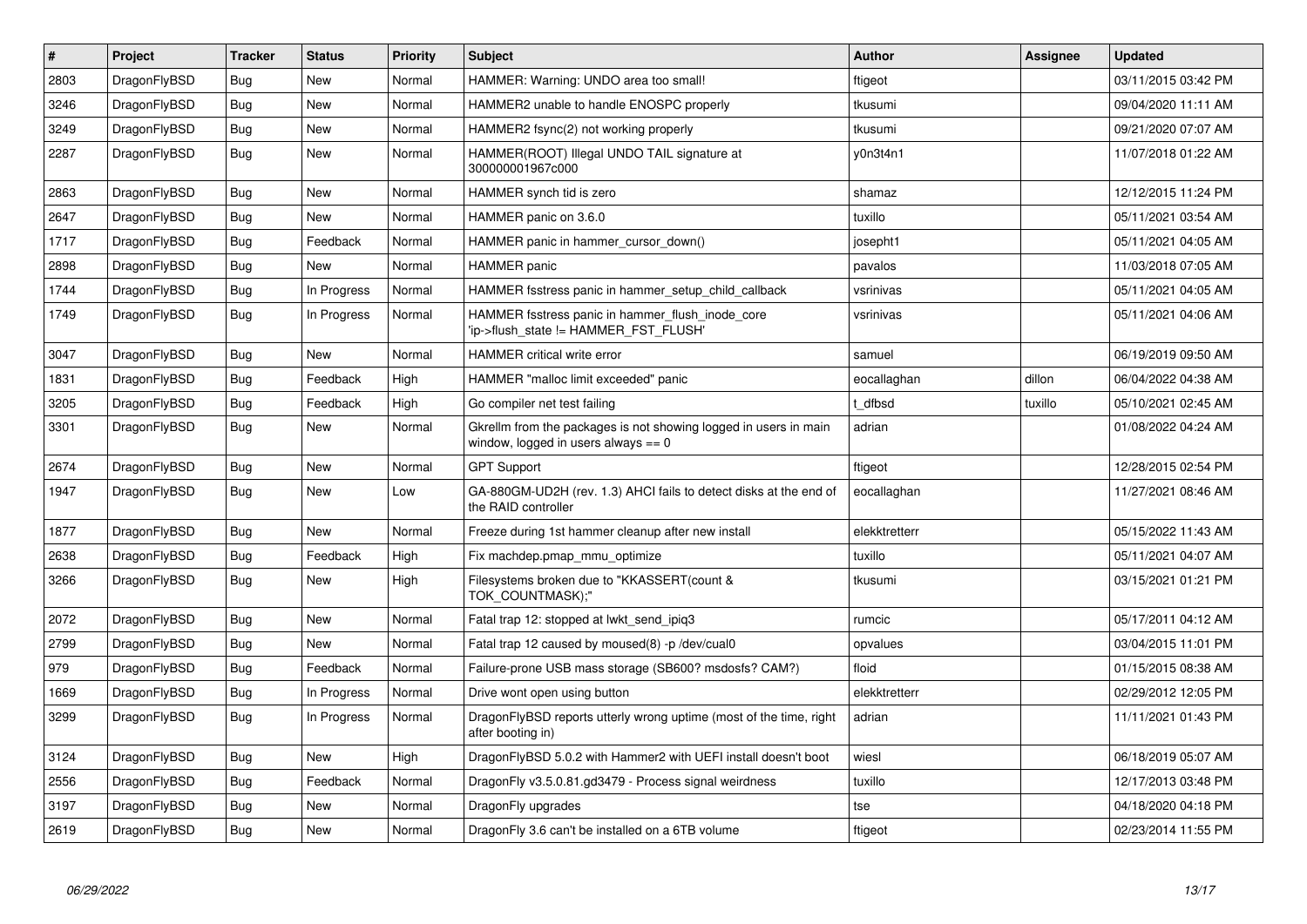| #    | Project      | <b>Tracker</b> | <b>Status</b> | <b>Priority</b> | Subject                                                                                                            | <b>Author</b> | Assignee | <b>Updated</b>      |
|------|--------------|----------------|---------------|-----------------|--------------------------------------------------------------------------------------------------------------------|---------------|----------|---------------------|
| 2595 | DragonFlyBSD | Bug            | New           | Normal          | DragonFly 3.4.3 crashes on SUN Blade X6250 with Qlogic ISP 2432   Turvamies<br>FC card                             |               |          | 10/07/2013 11:53 AM |
| 2585 | DragonFlyBSD | <b>Bug</b>     | New           | Normal          | Dfly 3.4.3 on ESXi 5.1, HP Smart Array P410 passthrough<br>recognised, but not functioning                         | yggdrasil     | swildner | 05/09/2022 08:14 AM |
| 2499 | DragonFlyBSD | Bug            | In Progress   | Urgent          | DRAGONFLY_3_2 lockd not responding correctly                                                                       | Nerzhul       |          | 01/22/2013 12:47 PM |
| 2495 | DragonFlyBSD | <b>Bug</b>     | New           | High            | DFBSD v3.3.0.960.g553fe7 - ocnt != 0" failed in<br>prop_object_release                                             | tuxillo       |          | 05/31/2022 04:08 PM |
| 2498 | DragonFlyBSD | <b>Bug</b>     | New           | Normal          | DFBSD v3.2.2-RELEASE - LIST_FIRST(&bp->b_dep) == NULL"<br>failed in vfs vmio release                               | tuxillo       |          | 05/31/2022 04:09 PM |
| 2351 | DragonFlyBSD | Bug            | In Progress   | Normal          | DFBSD v3.1.0.579.g44ccf - Stuck during startup, random freezes                                                     | tuxillo       |          | 04/24/2012 08:21 AM |
| 2345 | DragonFlyBSD | <b>Bug</b>     | In Progress   | Normal          | DFBSD v3.1.0.457.gd679f - NFS panic on diskless station                                                            | tuxillo       |          | 04/07/2012 05:22 PM |
| 2358 | DragonFlyBSD | <b>Bug</b>     | In Progress   | Normal          | DFBSD v3.0.2.32.g928ca - panic: hammer: insufficient undo FIFO<br>space!                                           | tuxillo       | tuxillo  | 05/10/2021 02:50 AM |
| 1959 | DragonFlyBSD | Bug            | <b>New</b>    | Normal          | DFBSD v2.9.1.422.gc98f2 - Panic during boot - IPv6 and PF                                                          | tuxillo       |          | 01/13/2011 03:37 AM |
| 2171 | DragonFlyBSD | Bug            | <b>New</b>    | Normal          | DFBSD v2.13.0.151.gdc8442 - panic: assertion "(*ptep &<br>$(PG MANAGED PG V)) == PG V"$                            | tuxillo       |          | 11/04/2011 05:06 PM |
| 2166 | DragonFlyBSD | Bug            | <b>New</b>    | Normal          | DFBSD v2.13.0.109.g05b9d - Strange lockups                                                                         | tuxillo       |          | 10/29/2011 11:20 AM |
| 2129 | DragonFlyBSD | <b>Bug</b>     | <b>New</b>    | Normal          | DFBSD v2.11.0.661.gf9438 i386 - panic: lockmgr thrd_sleep                                                          | tuxillo       |          | 09/05/2011 09:49 AM |
| 2084 | DragonFlyBSD | Bug            | New           | Normal          | DFBSD v2.11.0.242.g4d317 - panic: zone: entry not free                                                             | tuxillo       |          | 07/03/2012 01:23 AM |
| 2078 | DragonFlyBSD | <b>Bug</b>     | New           | Normal          | DFBSD i386 v2.11.0.201.g3ed2f - Panic during installworld into a<br>vn0 device                                     | tuxillo       |          | 05/19/2011 07:50 PM |
| 1332 | DragonFlyBSD | Bug            | Feedback      | Normal          | DFBSD 2.2 - Booting usbcdrom/usbsticks on thinkpad hangs on<br>"BTX Halted"                                        | tuxillo       |          | 05/11/2021 04:00 AM |
| 2283 | DragonFlyBSD | Bug            | New           | Normal          | DFBSD DragonFly v2.13.0.957.g4f459 - pmap_release: page<br>should already be gone 0xc27120bc                       | tuxillo       |          | 01/23/2012 03:03 AM |
| 1198 | DragonFlyBSD | Bug            | <b>New</b>    | High            | DDB loops panic in db_read_bytes                                                                                   | corecode      | tuxillo  | 05/11/2021 03:51 AM |
| 3208 | DragonFlyBSD | <b>Bug</b>     | New           | Normal          | Crash related to nfsd                                                                                              | tse           |          | 06/11/2020 05:52 AM |
| 2444 | DragonFlyBSD | <b>Bug</b>     | New           | Normal          | Crash during Hammer overnight cleanup                                                                              | justin        |          | 11/04/2012 07:58 AM |
| 3281 | DragonFlyBSD | Bug            | <b>New</b>    | Normal          | Crash after leaving unattended for a while                                                                         | bhaible       |          | 07/10/2021 03:32 AM |
| 1916 | DragonFlyBSD | <b>Bug</b>     | New           | Normal          | Constant crashes on x86_64 with UFS                                                                                | lentferj      |          | 11/21/2010 07:40 PM |
| 3152 | DragonFlyBSD | Bug            | Feedback      | Normal          | Console's size in ttyv0 and single user mode is sticking to 80x25.<br>while ttyv1 can make use of the whole screen | overtime      |          | 02/24/2019 01:08 AM |
| 1302 | DragonFlyBSD | <b>Bug</b>     | In Progress   | Normal          | Checkpoint regression?                                                                                             | sjg           | sjg      | 07/10/2013 05:22 PM |
| 2611 | DragonFlyBSD | <b>Bug</b>     | New           | Normal          | Change in IP address results in network not working                                                                | phma          |          | 12/05/2013 07:55 PM |
| 1961 | DragonFlyBSD | <b>Bug</b>     | New           | Normal          | Can't create dump from DDB                                                                                         | shamaz        |          | 01/29/2011 09:02 PM |
| 3313 | DragonFlyBSD | <b>Bug</b>     | New           | Normal          | Can't boot from my live USB at all. The kernel loading process<br>hangs.                                           | rempas        |          | 06/03/2022 12:16 AM |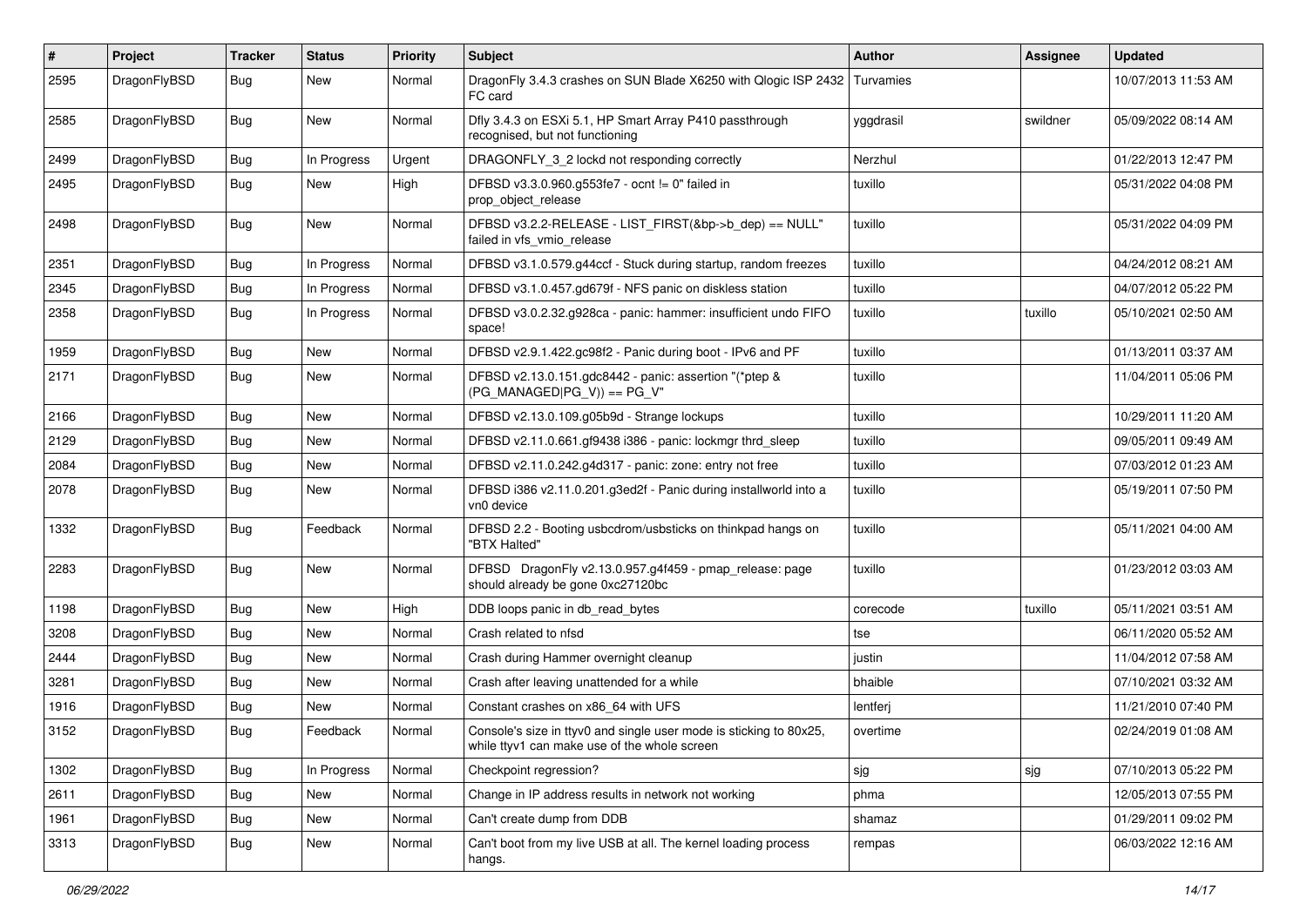| $\sharp$ | Project      | <b>Tracker</b> | <b>Status</b> | <b>Priority</b> | Subject                                                                                          | <b>Author</b>      | Assignee  | <b>Updated</b>      |
|----------|--------------|----------------|---------------|-----------------|--------------------------------------------------------------------------------------------------|--------------------|-----------|---------------------|
| 1786     | DragonFlyBSD | <b>Bug</b>     | New           | Normal          | Calling NULL function pointer initiates panic loop                                               | sjg                |           | 10/11/2010 05:28 PM |
| 1727     | DragonFlyBSD | Bug            | Feedback      | Normal          | CD boot panic (2.6.1) (usb?)                                                                     | kiril              |           | 05/15/2022 05:10 AM |
| 1411     | DragonFlyBSD | <b>Bug</b>     | Feedback      | Normal          | Burning doesn't work with ahci(4)                                                                | hasso              | dillon    | 05/11/2021 04:00 AM |
| 2210     | DragonFlyBSD | <b>Bug</b>     | New           | Normal          | Bugtracker cannot assign default project for new users                                           | ahuete.devel       |           | 11/17/2011 11:30 AM |
| 1430     | DragonFlyBSD | Bug            | New           | Normal          | Buggy w(1)?                                                                                      | hasso              | alexh     | 11/24/2010 08:09 AM |
| 2870     | DragonFlyBSD | <b>Bug</b>     | <b>New</b>    | High            | Broken text and icons when glamor acceleration is used                                           | 375gnu             | ftigeot   | 01/31/2016 12:13 AM |
| 3314     | DragonFlyBSD | Bug            | New           | Normal          | Bring virtio_console(4) from FreeBSD                                                             | tuxillo            | tuxillo   | 05/29/2022 08:24 AM |
| 2630     | DragonFlyBSD | Bug            | <b>New</b>    | Normal          | Bring in latest iconv fixes from FreeBSD10 as well as csmapper<br>updates                        | tuxillo            |           | 05/11/2021 03:54 AM |
| 3113     | DragonFlyBSD | Bug            | In Progress   | Urgent          | Booting vKernel fails due being out of swap space                                                | tcullen            |           | 05/11/2021 04:14 AM |
| 2434     | DragonFlyBSD | Bug            | New           | Normal          | BTX Halted - Boot fails on USB/GUI                                                               | lucmv              |           | 10/17/2012 08:12 PM |
| 1148     | DragonFlyBSD | Bug            | In Progress   | Low             | BCM4311 wireless network adapter detected but not functional                                     | archimedes.gaviola |           | 05/11/2021 04:00 AM |
| 1975     | DragonFlyBSD | <b>Bug</b>     | New           | Normal          | Applications seg fault in select() and poll()                                                    | rumcic             |           | 05/31/2022 02:58 PM |
| 2430     | DragonFlyBSD | Bug            | <b>New</b>    | Normal          | Alternate Password Hash method                                                                   | robin.carey1       |           | 10/07/2012 06:28 AM |
| 3189     | DragonFlyBSD | Bug            | New           | Normal          | Allow DragonFly Mail Agent to accept an alternate config via<br>command line switch              | iang               |           | 08/16/2021 12:42 AM |
| 2423     | DragonFlyBSD | Bug            | New           | Urgent          | After multiple panics/locks, hitting KKASSERT in<br>hammer_init_cursor                           | rumcic             |           | 09/18/2012 02:28 AM |
| 2636     | DragonFlyBSD | Bug            | Feedback      | Low             | Add -x flag to iostat (a la solaris)                                                             | tuxillo            |           | 05/11/2021 04:07 AM |
| 3295     | DragonFlyBSD | <b>Bug</b>     | In Progress   | Normal          | Adapt devel/libvirt for nvmm                                                                     | tuxillo            | tuxillo   | 11/03/2021 04:56 PM |
| 1592     | DragonFlyBSD | Bug            | Feedback      | Normal          | AcpiOSUnmapMemory: Warning, deallocation did not track<br>allocation.                            | eocallaghan        |           | 06/02/2014 07:45 AM |
| 1923     | DragonFlyBSD | Bug            | New           | Normal          | Abysmal NFS performance with IPv6                                                                | ftigeot            |           | 12/05/2010 09:34 PM |
| 2568     | DragonFlyBSD | Bug            | New           | Normal          | AHCI panic                                                                                       | josepht            |           | 06/07/2013 05:52 PM |
| 1181     | DragonFlyBSD | Bug            | In Progress   | Normal          | ACX111 panic                                                                                     | elekktretterr      |           | 05/11/2021 04:00 AM |
| 3107     | DragonFlyBSD | Bug            | <b>New</b>    | Low             | ACPI interrupt storm when loading i915 on Lenovo T460                                            | oyvinht            |           | 07/15/2020 07:01 AM |
| 2117     | DragonFlyBSD | Bug            | New           | High            | ACPI and/or bce(4) problem with 2.11.0.673.g0d557 on HP DL380<br>G <sub>6</sub>                  | pauska             |           | 08/22/2011 10:15 AM |
| 2816     | DragonFlyBSD | Bug            | New           | Normal          | A multitasking process being debugged can get stuck                                              | phma               |           | 05/19/2015 03:57 AM |
| 2138     | DragonFlyBSD | <b>Bug</b>     | <b>New</b>    | Normal          | > 100% CPU usage                                                                                 | robin.carey1       |           | 09/26/2011 12:20 PM |
| 2688     | DragonFlyBSD | <b>Bug</b>     | New           | Normal          | 67613368bdda7 Fix wrong checks for U4B presence Asrock Z77M<br>difficulty detecting USB keyboard | davshao            |           | 06/28/2014 07:08 PM |
| 2825     | DragonFlyBSD | <b>Bug</b>     | New           | High            | 3x dhclient = hanging system (objcache exhausted)                                                | jaccovonb          | sepherosa | 05/11/2021 03:55 AM |
| 2644     | DragonFlyBSD | <b>Bug</b>     | Feedback      | Normal          | 3.6.0-REL trap 9 on boot                                                                         | memmerto           |           | 11/27/2021 08:08 AM |
| 1293     | DragonFlyBSD | <b>Bug</b>     | New           | Normal          | 2.2.1-REL Installer Request                                                                      | mk                 | tuxillo   | 05/11/2021 04:00 AM |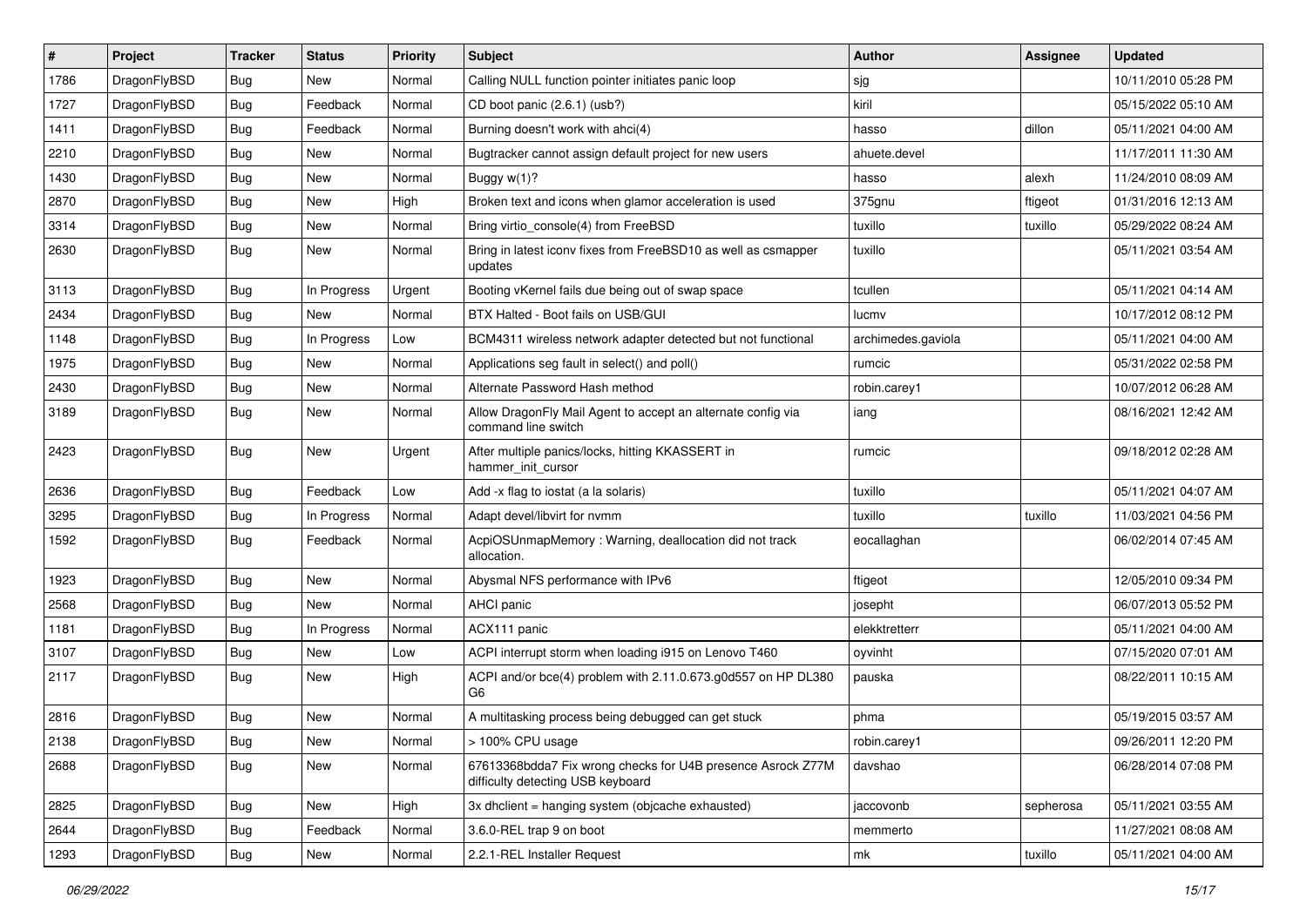| $\sharp$ | Project      | <b>Tracker</b> | <b>Status</b> | <b>Priority</b> | Subject                                                                                                    | <b>Author</b>    | Assignee | <b>Updated</b>      |
|----------|--------------|----------------|---------------|-----------------|------------------------------------------------------------------------------------------------------------|------------------|----------|---------------------|
| 2107     | DragonFlyBSD | Bug            | <b>New</b>    | Normal          | 2.10.1 sata dvd drive issue                                                                                | ausppc           |          | 07/31/2011 08:41 PM |
| 2652     | DragonFlyBSD | <b>Bug</b>     | New           | Normal          | 189a0ff3761b47  ix: Implement MSI-X support locks up Lenovo<br>S <sub>10</sub> Intel Atom n <sub>270</sub> | davshao          |          | 05/14/2014 01:55 AM |
| 599      | DragonFlyBSD | Bug            | New           | Urgent          | 1.9.0 reproducable panic                                                                                   | pavalos          |          | 12/22/2010 01:08 AM |
| 570      | DragonFlyBSD | Bug            | Feedback      | Normal          | 1.8.x: ACPI problems                                                                                       | qhwt+dfly        |          | 06/02/2014 03:45 AM |
| 604      | DragonFlyBSD | Bug            | In Progress   | Normal          | 1.8.1-RELEASE - clock runs fast on mainboard ASUS P5A-B                                                    | yeti             |          | 05/11/2021 03:55 AM |
| 2835     | DragonFlyBSD | <b>Bug</b>     | New           | Normal          | /usr/include/c++/5.0/bits/c++locale.h likes<br>POSIX C SOURCE>=200809                                      | davshao          |          | 11/18/2015 03:40 AM |
| 600      | DragonFlyBSD | Bug            | <b>New</b>    | Low             | /sys/libkern/karc4random                                                                                   | robin carey5     | profmakx | 01/19/2015 03:07 AM |
| 1990     | DragonFlyBSD | Bug            | <b>New</b>    | Normal          | /mnt too large to mount                                                                                    | peur.neu         |          | 02/16/2011 11:24 PM |
| 2930     | DragonFlyBSD | Bug            | New           | High            | 'objcache' causes panic during 'nfs readdir'                                                               | tofergus         |          | 07/26/2016 01:09 PM |
| 725      | DragonFlyBSD | Bug            | In Progress   | Low             | 'make distribution' fails w/'ro' /usr/obj                                                                  | c.turner         |          | 03/09/2013 01:01 PM |
| 2931     | DragonFlyBSD | Bug            | New           | Low             | 'gdb' of 'vkernel' unable to print backtrace                                                               | tofergus         |          | 07/26/2016 01:51 PM |
| 2416     | DragonFlyBSD | Bug            | New           | Normal          | ".' entry can be removed on mounted nfs filesystem                                                         | ftigeot          | tuxillo  | 06/03/2014 04:40 AM |
| 2565     | DragonFlyBSD | Bug            | New           | Normal          | "ifconfig ix0 up" panic                                                                                    | Itpig402a        |          | 06/03/2013 05:46 AM |
| 2657     | DragonFlyBSD | Bug            | New           | High            | Needs acl to migrate our servers                                                                           | ferney           |          | 03/31/2014 11:37 AM |
| 3206     | DragonFlyBSD | Submit         | <b>New</b>    | Normal          | update psm/kbd to FreeBSD 12.0 code                                                                        | htse             |          | 10/05/2019 03:49 PM |
| 1700     | DragonFlyBSD | Submit         | In Progress   | Normal          | skip boot2 menu on <enter></enter>                                                                         | Johannes.Hofmann | tuxillo  | 05/15/2022 08:35 AM |
| 3142     | DragonFlyBSD | Submit         | <b>New</b>    | Normal          | lib/libdmsg: Unbreak using new API EVP_CIPHER_CTX_new()                                                    | tkusumi          |          | 07/08/2018 04:18 AM |
| 1398     | DragonFlyBSD | Submit         | In Progress   | Normal          | hdestroy(3) restricts hash key to point to malloc'ed space                                                 | Anonymous        |          | 08/20/2021 04:06 PM |
| 3312     | DragonFlyBSD | Submit         | New           | Normal          | hammer2: redundant chain modify after chain creation                                                       | tkusumi          |          | 05/15/2022 01:35 PM |
| 3041     | DragonFlyBSD | Submit         | New           | Normal          | firmware: Remove embedding of multiple images in one module.                                               | Anonymous        |          | 12/25/2020 02:15 AM |
| 2790     | DragonFlyBSD | Submit         | New           | Low             | filedesc softrefs increment code factoring                                                                 | dclink           |          | 02/21/2015 04:00 AM |
| 2122     | DragonFlyBSD | Submit         | New           | Normal          | [Review] Fixes to the VFS layer                                                                            | ftigeot          |          | 05/31/2022 03:25 PM |
| 2098     | DragonFlyBSD | Submit         | New           | Normal          | [PATCH] correct ath man page example<br>(/usr/src/share/man/man4/ath.4)                                    | nobody           |          | 11/15/2011 12:27 AM |
| 3154     | DragonFlyBSD | Submit         | New           | Normal          | Update serial handling in bootloader                                                                       | ddegroot         | dillon   | 11/06/2018 11:21 PM |
| 3145     | DragonFlyBSD | Submit         | In Progress   | Normal          | Update libelf to FreeBSD 12 current and build as base library usable<br>by ports                           | davshao          | tuxillo  | 08/20/2021 03:58 PM |
| 3031     | DragonFlyBSD | Submit         | In Progress   | Normal          | Update drm/radeon to Linux 4.7.10 as much as possible                                                      | davshao          | ftigeot  | 08/19/2021 12:33 PM |
| 2438     | DragonFlyBSD | Submit         | Feedback      | Normal          | <b>TRIM</b> fixes                                                                                          | Anonymous        | tuxillo  | 05/11/2021 03:45 AM |
| 3160     | DragonFlyBSD | Submit         | In Progress   | Normal          | State the implementation difference in pkill/pgrep manual                                                  | sevan            | tuxillo  | 06/03/2022 05:15 PM |
| 2721     | DragonFlyBSD | Submit         | Feedback      | Low             | Some few zalloc calls to objcache ones replacements                                                        | dclink           | tuxillo  | 05/11/2021 04:08 AM |
| 2933     | DragonFlyBSD | Submit         | New           | Normal          | Remove unix domain socket support from cat(1)                                                              | sevan            |          | 08/01/2016 08:10 PM |